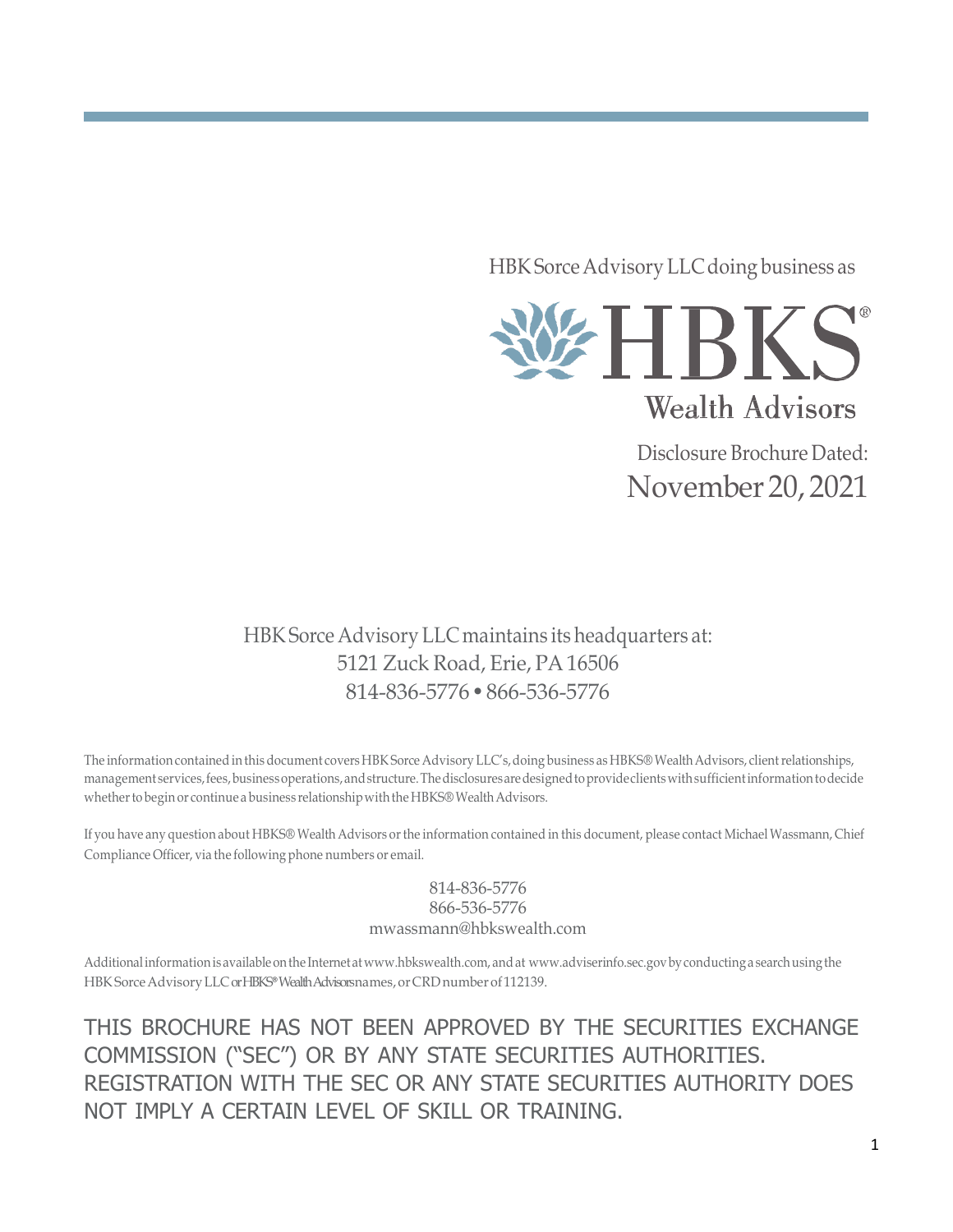**Contract Contract Contract Contract** 

### **2. MATERIAL CHANGES FROM PREVIOUS VERSION** None.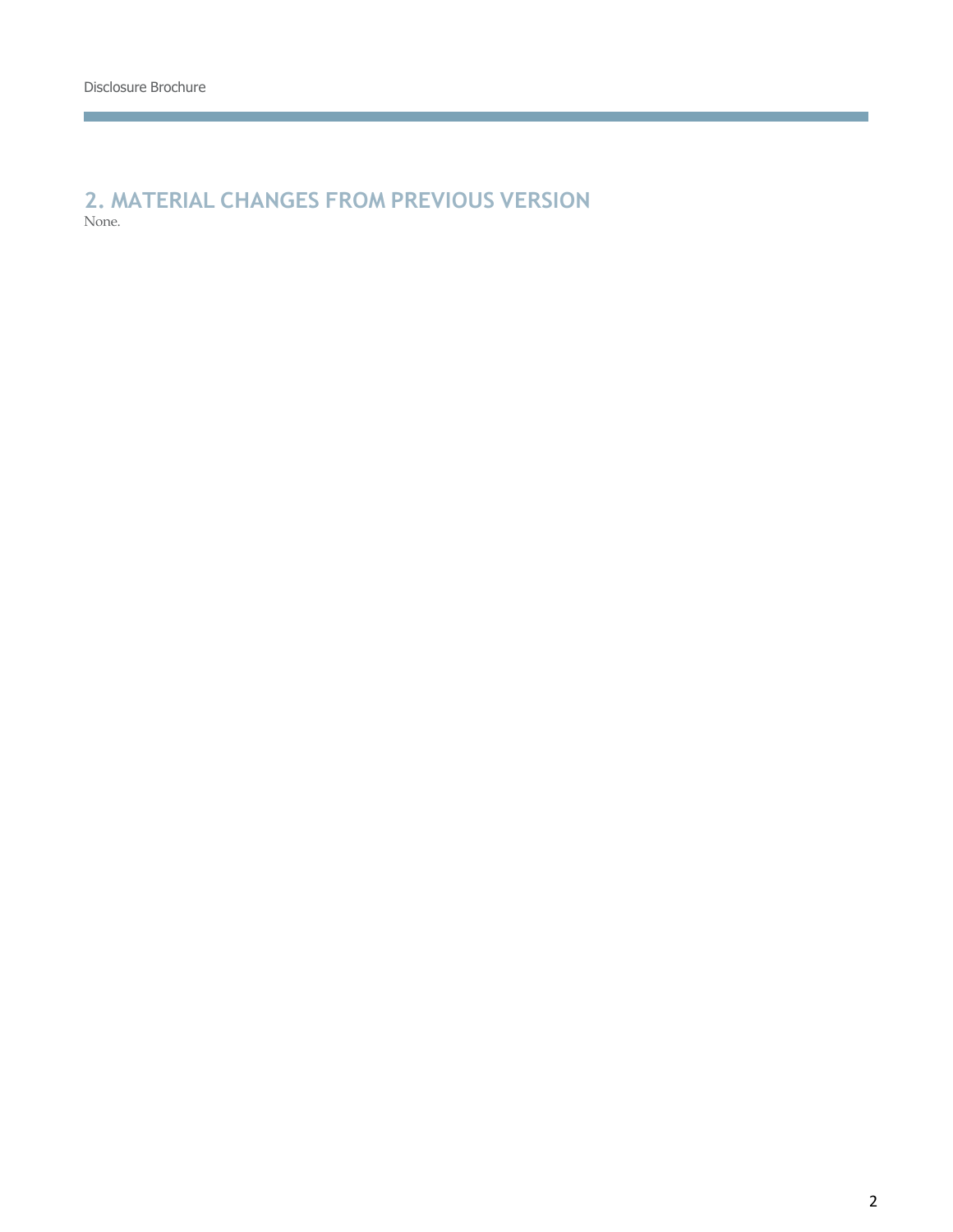**Contract Contract Contract Contract** 

## **3. TABLE OF CONTENTS**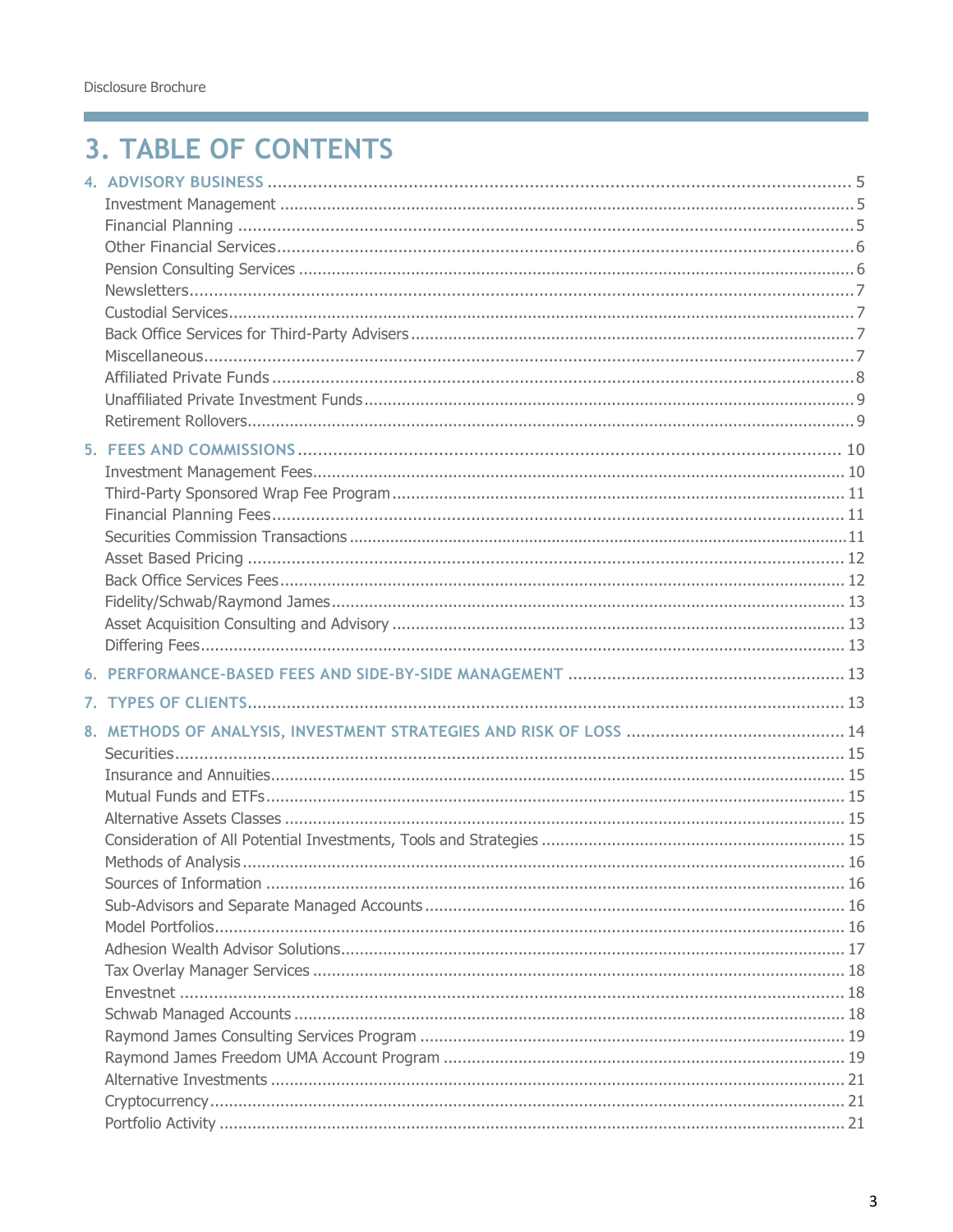| 11. CODE OF ETHICS, INTEREST IN CLIENT TRANSACTIONS AND PERSONAL TRADING 24 |  |
|-----------------------------------------------------------------------------|--|
|                                                                             |  |
|                                                                             |  |
|                                                                             |  |
|                                                                             |  |
|                                                                             |  |
|                                                                             |  |
|                                                                             |  |
|                                                                             |  |
|                                                                             |  |

and the state of the state of the state of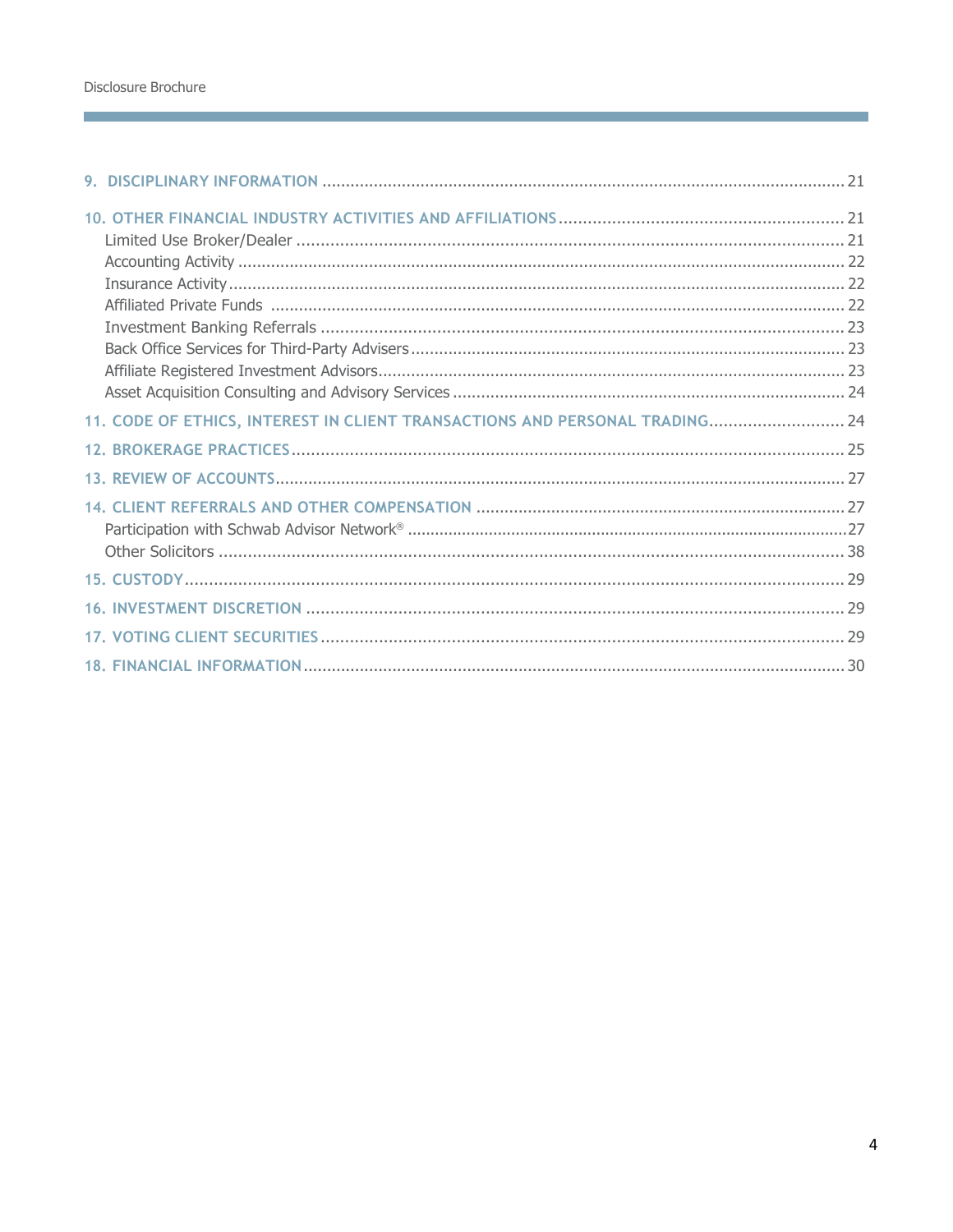## <span id="page-4-0"></span>**4.ADVISORY BUSINESS**

HBK Sorce Advisory LLC, doing business as HBKS® Wealth Advisors (hereinafter "HBKS" or the "Firm"), was established in March of 2001, and is a limited liability company formed under the laws of the State of Ohio. It is a wholly owned subsidiary of HBK Sorce Financial LLC. Inturn, HBK Sorce Financial LLC is wholly owned by HBK Sorce Holdings LLC of which Hill, Barth & King Financial Holdings LLC is a majority owner. Some of the investment advisor representatives ("IARs") of HBKS are also employees, principals or certified public accountants of Hill, Barth & King LLC, an accounting firm owned by Hill, Barth & King Financial Holdings LLC. Certain officers of HBKS may spend up to 95% of their time with these other business activities.

**Investment Management:** HBKS is an investment advisorregistered with the Securities Exchange Commission ("SEC"). HBKS's main business is providing personalized investment management services. The Firm works with clients to learn their financial circumstances and create investment portfolios to fit their financial goals, then continues to monitor and manage those portfolios to keep them in line with the clients' goals. The Firm gathers information through interviews, questionnaires and documents to understand clients' financial situation and determine their financial goals. Information gathered includes income, retirement plans, assets, liabilities, taxes, investments, insurance policies, trusts, wills, education needs, future goals, attitudes towards risk and related documents. HBKS does not specialize in any given area of investments or any specific strategy.

Clients who want investment management services from HBKS enter into Investment Management Agreements ("Agreements"), which establish the terms by which the Firm will create and manage client portfolios. HBKS provides clients with a copy of this disclosure brochure ("Brochure") and a Customer Relationship Summary ("Form CRS") either before or at the same time the Agreement is signed. Under the HBKS Agreements, clients have 5 days to terminate the Agreement without penalty. Either party may terminate the agreement upon prior written notice to the other.

As of August 31, 2021, the Firm had regulatory assets under management (as defined by the SEC) of \$5,238,164,842 on a discretionary basis and \$102,964,274 on a non-discretionary basis. The amount of assets being managed may be materially different at the time you receive this disclosure based on the growth or loss of clients, and/or changes in the values of assets being managed. The Firm also provides investment advisory services to clients with respect to assets which are not included in regulatory assets under management.

**Financial Planning:** HBKS also offers financial planning services either as incidental and complimentary to investment management, or as a stand-alone service pursuant to Financial Services Agreements. Based on information and documents obtained from clients, a financial plan is designed to help the clients pursue their stated financial goals and objectives. Financial plans will cover areas chosen and agreed upon by the client based on discussions with the advisor. The financial plan may address any or all of the following areas as chosen by the client:

**RETIREMENT:** providing clients' current balance sheets and cash flows, along with net worth and cash flow projections that run through clients' life expectancies. If there is a shortfall in current savings or adjustments are needed, the plans may project additional savings or changes needed.

**INVESTMENTS:** analyzing clients' portfolio allocation based on current account statements. Clients' risk tolerance is measured through an assessment by the planner. Based on clients' risk tolerance, investment horizon and goals, portfolios are suggested. If clients provide general annual lifestyle expense figures, a Monte Carlo simulation can be run to determine the probability that clients can achieve financial independence until the second to die period.

**EDUCATION:**providing suggested savings or lump sum calculations to achieve education goals based on client input and assumptions about college costs, tuition inflation, and how many years the child(ren) will attend school.

**PROTECTIONPLANNING:** providing an analysis of clients' current lifestyle expenses, assets, and existing insurance. This helps determine whether clients and co-clients have enough life insurance to take care of survivor's needs. This analysis determines insurance needs generally by assuming that clients (co-clients) will die in the current year.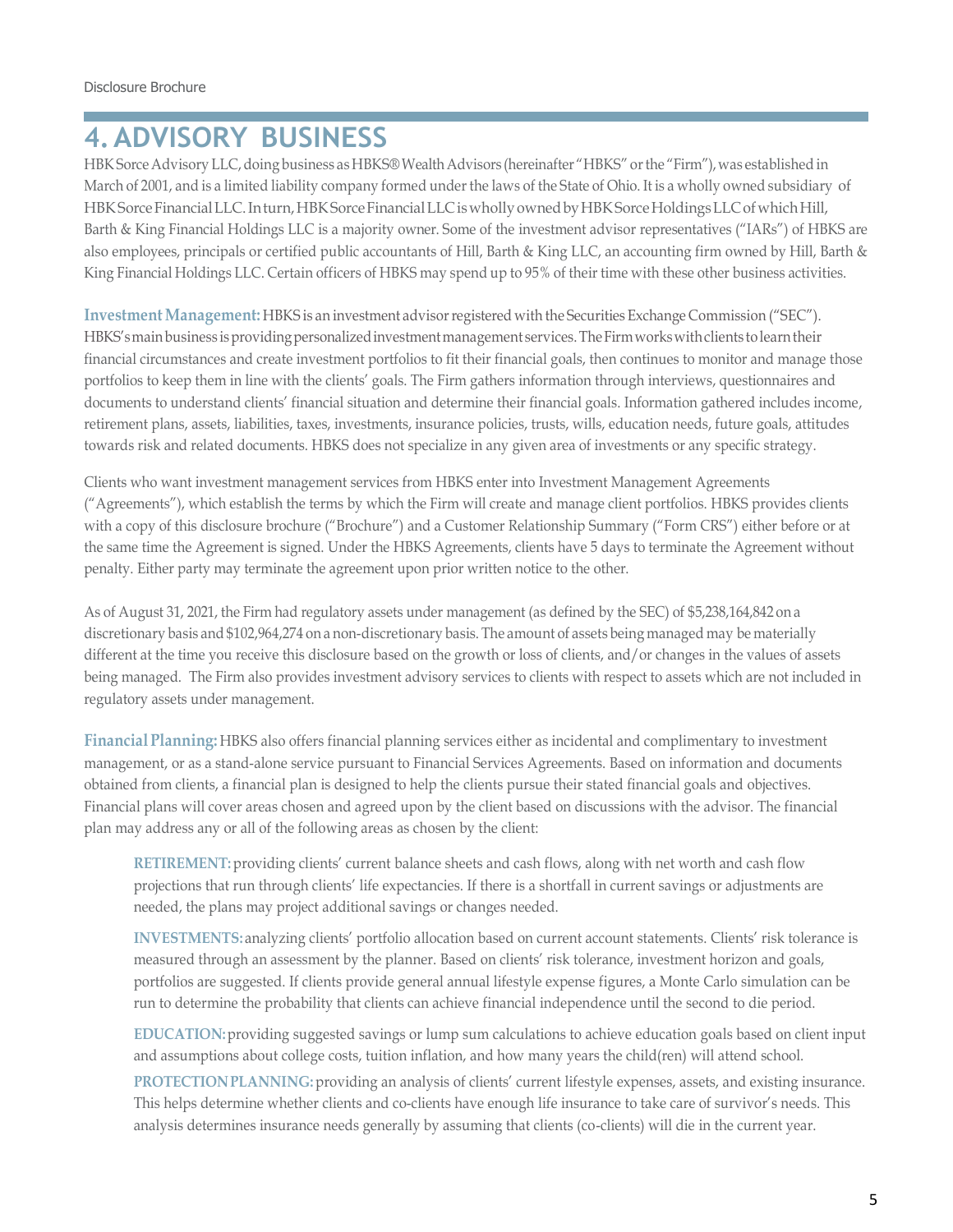**ESTATE PLANNING:** providing an estate tax analysis at either the first or second death. Reviews current documents and may recommend possible strategies and/or reviews by estate professionals. May recommend basic estate tax savings strategies and provide hypothetical results.

**INCOME TAX PLANNING:** providing an analysis of planning options based on their potential tax impact and recommendations designed to reduce the effect of taxes. (Note: HBKS is not an accounting firm or law firm and does not render opinions on tax matters or otherwise give tax advice.)

**ONGOING PLANNING:** providing on-going planning services to periodically review and/or update clients' financial plans based on changing needs. Clients help determine the frequency of these reviews (quarterly, semi- annually or annually).

If clients adopt the recommendations in the financial plan, the Firm suggests clients work closely with their attorneys, accountants, insurance agents, financial advisors, and/or stockbrokers as needed. Use of recommendations is entirely at clients' discretion. Clients are not obligated to use an HBKS affiliate to obtain any accounting, insurance, or brokerage services (HBKS does not have any affiliates who provide legal advice or services). If clients use HBKS or an affiliate for any such services, HBKS or its affiliate would have a conflict of interest in connection with recommendations involving advisory services or products offered by HBKS or its affiliates.

**Other Financial Services:** When clients wish to retain HBKS for services other than investment management and incidental services, including separate financial planning services, they enter into Financial Services Agreements which establish the nature of the services and the fees to be charged. Either party may terminate a Financial Services Agreement upon written notice. Termination will be effective upon receipt of such notice. If services are terminated within five days of clients executing a Financial Services Agreement, services will be terminated without penalty. However, fees for services provided during those five days will be billed to clients and any additional fees paid in advance will be refunded. After the initial five business days, clients will be responsible for the payment of fees for services provided prior to termination. If the initial retainer fee is not enough to cover the amount due, clients will be responsible for payment of the additional fees upon receipt of a billing notice from HBKS. Any collected but unearned fees will be promptly refunded to clients.

Due to the nature of some of these other services and the affiliate relationship of some of the businesses, conflicts of interests between clients and HBKS may arise. As set forth herein, HBKS addresses these potential conflicts by monitoring activity through its compliance department. A key goal of compliance is to make sure that client interests are protected and always come first.

**PensionConsulting Services:**HBKS will contract with and provide advisory and consulting services to employee benefit plans and their fiduciaries based on the needs of the plan. The services may include an existing plan review, asset allocation advice, analysis of expenses, money management services, investment recommendations, investment performance monitoring, and ongoing consulting. HBKS will also provide education-based services for the plan participants and provide information on the plan specifics and allocation choices. They may also meet with individual plan participants and offer guidance based on that individual's risk tolerance and objectives.

HBKS will also contract with and provide services to individual plan participants. The types of services provided pursuant to contracts with individual plan participants include the same as those listed above, depending on the individuals' needs.

The services provided in connection with employee benefit plans are subject to the Employee Retirement Income Security Act ("ERISA"). Depending on the nature of the services provided, HBKS may or may not be considered a fiduciary under ERISA.

The specific pension consulting services and related fees shall be negotiated with the plan or the individual plan participant on a case-by-case basis and documented in a written agreement.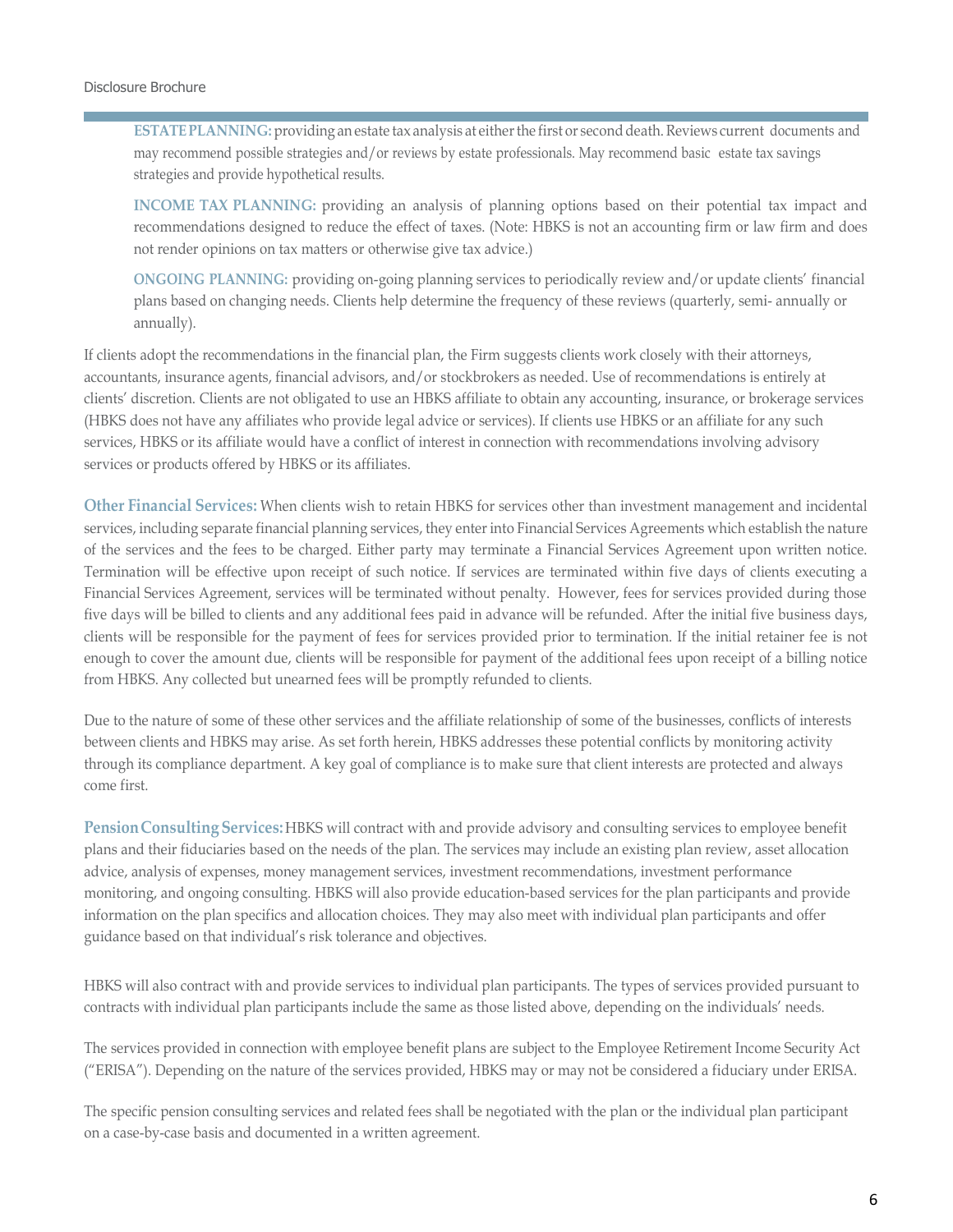**Newsletters:** HBKS provides educational and informational newsletters to clients. These newsletters are issued periodically and are free of charge to clients requesting them.

**Custodial Services:** Whenproviding investment management and other services, HBKS does not holdclient assets. Rather, HBKS works with clients to establish accounts with "Custodians"who hold the assets. The Custodians charge clients fees fortheir services. The Firm currently has custodial arrangements with various independent Custodians. The Custodians most often used by HBKS include:

- a. Charles Schwab & Company, Inc. ("Schwab")
- b. Fidelity Institutional Wealth Services, a division of Fidelity Investments®, and its affiliates National Financial Services LLCand/orFidelityBrokerageServicesLLC("Fidelity"), and
- c. Raymond James Financial Services, Inc. ("Raymond James")

HBKS has a few accounts with TD Ameritrade Institutional ("Ameritrade"). The Firm may use other Custodians as agreed with clients. Except as otherwise disclosed in this brochure, HBKS does not share in the brokerage fees or transaction charges imposed by Custodians.

Although HBKS may recommend that clients establish accounts with the above referenced Custodians, clients choose the Custodian.

**Back Office Services forThird-PartyAdvisers:** HBKS provides back office sub-advisory andconsulting services to thirdparty investment advisers, including investment advisers affiliated with HBKS. The back office services include providing trade and rebalance services, allocation services, model development, proposal and report preparation, research, compliance consulting, administrative services, and other related services. HBKS provides these services pursuant to consulting, sub-advisory or similar agreements, and does not act as a representative or agent of the third-party investment advisers. **Please Note:** Some of the thirdparty investment advisers for which HBKS provides back office services are affiliated entities of HBKS, and may have investment adviser representatives who are dually registered with HBKS. Since dually registered investment adviser representatives provide services through a third-party investment adviser, conflicts of interest exist as the adviser representatives may have the incentive to recommend the services of one firm over the other based on the amount of compensation they can earn individually, or based on the compensation to be received by HBKS.

With respect to its sub-advisory services, the unaffiliated investment advisers that engage HBKS for sub-advisory services maintain both the initial and ongoing day-to-day relationship with the underlying client, including initial and ongoing determination of client suitability for HBKS' designated investment strategies. HBKS' obligation shall be limited to management of the allocated assets consistent with the objective and/or strategy designated by the Adviser. If the custodian/broker-dealer is determined by the unaffiliated investment adviser, HBKS will be unable to negotiate commissions and/or transaction costs, and/or seek better execution. As a result, client may pay higher commissions or other transaction costs or greater spreads, or receive less favorable net prices, on transactions for the account than would otherwise be the case through alternative clearing arrangements recommended by HBKS. Higher transaction costs adversely impact account performance.

<span id="page-6-0"></span>**Miscellaneous:** *Non-Investment Consulting/Implementation Services.* To the extent requested by the client, the Firm may provide consulting services regarding non-investment related matters, such as estate planning, tax planning, insurance, etc. Neither the Firm, nor any of its representatives, serves as an attorney, and no portion of the Firm's services should be construed as legal advice. To the extent requested by a client, the Firm may recommend the services of other professionals for certain non-investment implementation purposes (i.e. attorneys, accountants, insurance agents, etc.), including representatives of the Firm in their separate licensed capacities as discussed below. The client is under no obligation to engage the services of any such recommended professional. The client retains full discretion over all implementation decisions and can accept or reject any Firm recommendation. PLEASE NOTE: If the client engages any recommended professional, and a dispute arises thereafter related to the engagement, the client agrees to seek recourse exclusively from and against the engaged professional.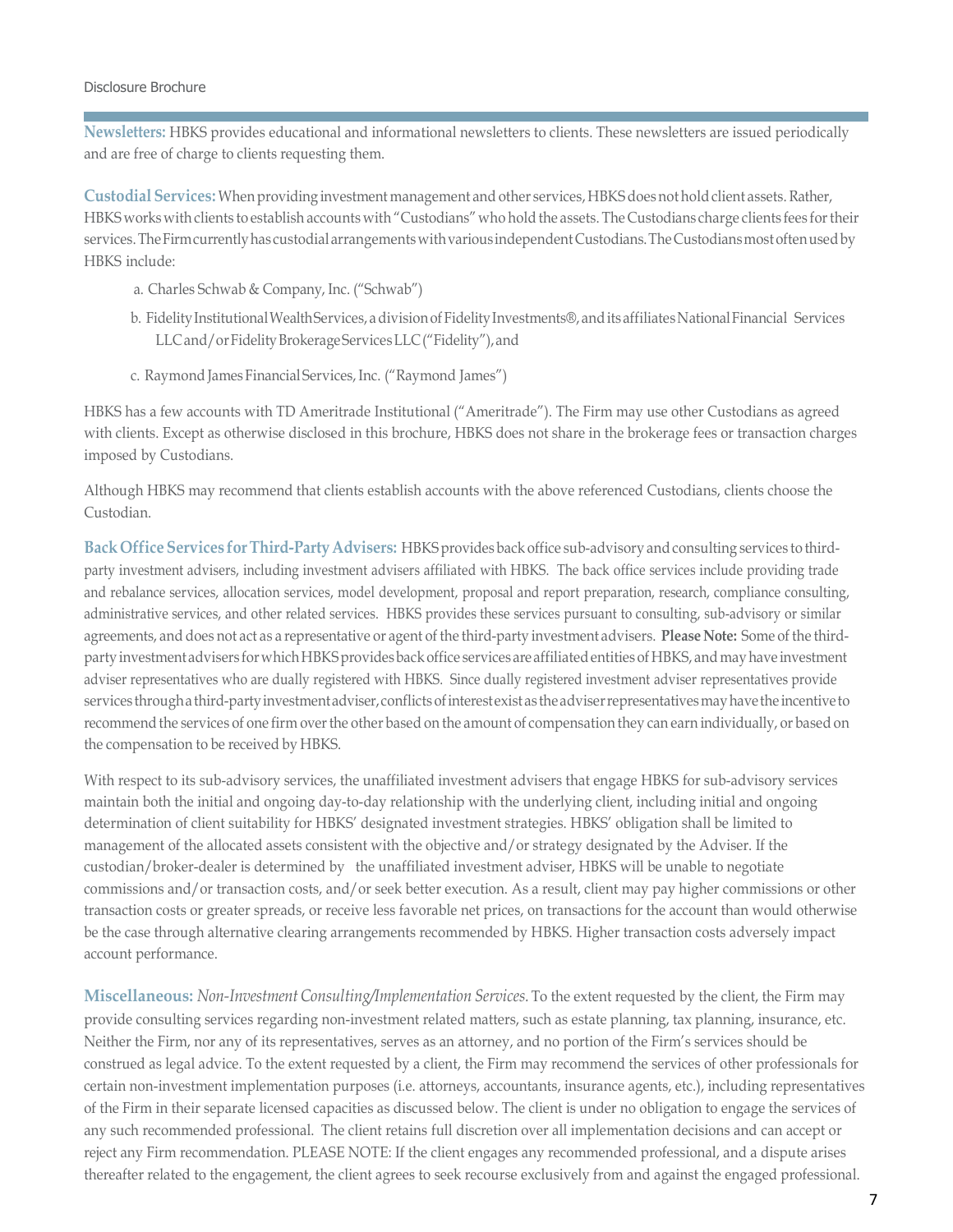**PLEASEALSO NOTE:**It remains the client's responsibility to promptly notify the Firm if there is ever any change in his/her/its financial situation or investment objectives for the purpose of reviewing, evaluating, and/or revising the Firm's previous recommendations and/or services.

**PLEASE NOTE:** *Non-Discretionary Service Limitations.* Clients that determine to engage the Firm on a non-discretionary investment advisory basis must be willing to accept that the Firm cannot effect any account transactions without obtaining prior verbal consent from the client. Thus, in the event of the need for trading activity such as during a market correction in which the client is unavailable, the Firm will be unable to effect any account transactions (as it would for its discretionary clients) without first obtaining the client's verbal consent.

**PLEASE NOTE:** *Inverse and Enhanced Market Strategies.* The Firm may utilize long and short mutual funds and/or exchange traded funds that are designed to perform in either an: (1) inverse relationship to certain market indices (at a rate of 1 or more times the inverse [opposite] result of the corresponding index) as an investment strategy and/or for the purpose of hedging against downside market risk; and/or (2) enhanced relationship to certain market indices (at a rate of 1 or more times the actual result of the corresponding index) as an investment strategy and/or for the purpose of increasing gains in an advancing market. There can be no assurance that any such strategy will prove profitable or successful. In light of these enhanced risks/rewards, a client may direct the Firm, in writing, not to employ any or all such strategies for his/her/their/its accounts.

<span id="page-7-0"></span>**AffiliatedPrivateFunds:** HBKS is an affiliate entity of Park Shore Partners LLC, an SEC registered investment adviser serving as General Partner and/ or Investment Manager of the Park Shore Opportunity Fund Ltd., and its feeder funds, including the Park Shore Opportunity US Fund LP and the Park Shore Opportunity Offshore Fund Ltd. (together, the "Affiliated Funds"). Park Shore Partners LLC is deemed to have custody of client assets under applicable law and regulations. To comply with the SEC's custody rules, Park Shore Partners LLC undergoes an annual audit and provides the results of the audit to investors within 120 days of its completion. Due to Park Shore Partners LLC's affiliation, the Firm will be deemed to have custody of client assets invested in Park Shore Partners LLC Affiliated Funds. Condensed descriptions of the risks involved are set forth below (the complete description of the terms, conditions, risks and fees, including incentive compensation, associated with each of the Affiliated Funds is set forth in their offering documents). The Chief Compliance Officer of HBKS also serves in that position for Park Shore Partners LLC. Certain IARs of HBKS are also investment advisor representatives of Park Shore Partners LLC and may recommend to their respective clients (on a non- discretionary basis) that qualified clients allocate a portion of their investment assets to the Affiliated Funds.

The Firm and its representatives, on a non-discretionary basis, may recommend that qualified clients consider allocating a portion of their investment assets to the Affiliated Funds. The terms and conditions for participation in the Affiliated Funds including management and incentive fees, conflicts of interest, and risk factors, are set forth in the Affiliated Fund's offering documents. HBKS's clients are under absolutely no obligation to consider or make an investment in any private investment fund(s), including the Affiliated Funds.

**PLEASE NOTE:** Private investment funds generally involve various risk factors, including, but not limited to, potential for complete loss of principal, liquidity constraints and lack of transparency, a complete discussion of which is set forth in each Affiliated Fund's offering documents, which will be provided to each Affiliated Fund investor for review and consideration. Unlike other liquid investments that a client may maintain, private investment funds do not provide daily liquidity or pricing. Each prospective client investor will be required to complete a Subscription Agreement, pursuant to which the client shall establish that he/she is qualified for investment in the Affiliated Fund, and acknowledges and accepts the various risk factors that are associated with such an investment.

**PLEASE ALSO NOTE: CONFLICT OF INTEREST.** Because the Firm and/or its affiliates can earn compensation from the Affiliated Funds (both management fees and incentive compensation) that may exceed the fee that the Firm would earn under its standard asset-based fee schedule referenced in Item 5 below, the recommendation that a client become an Affiliated Fund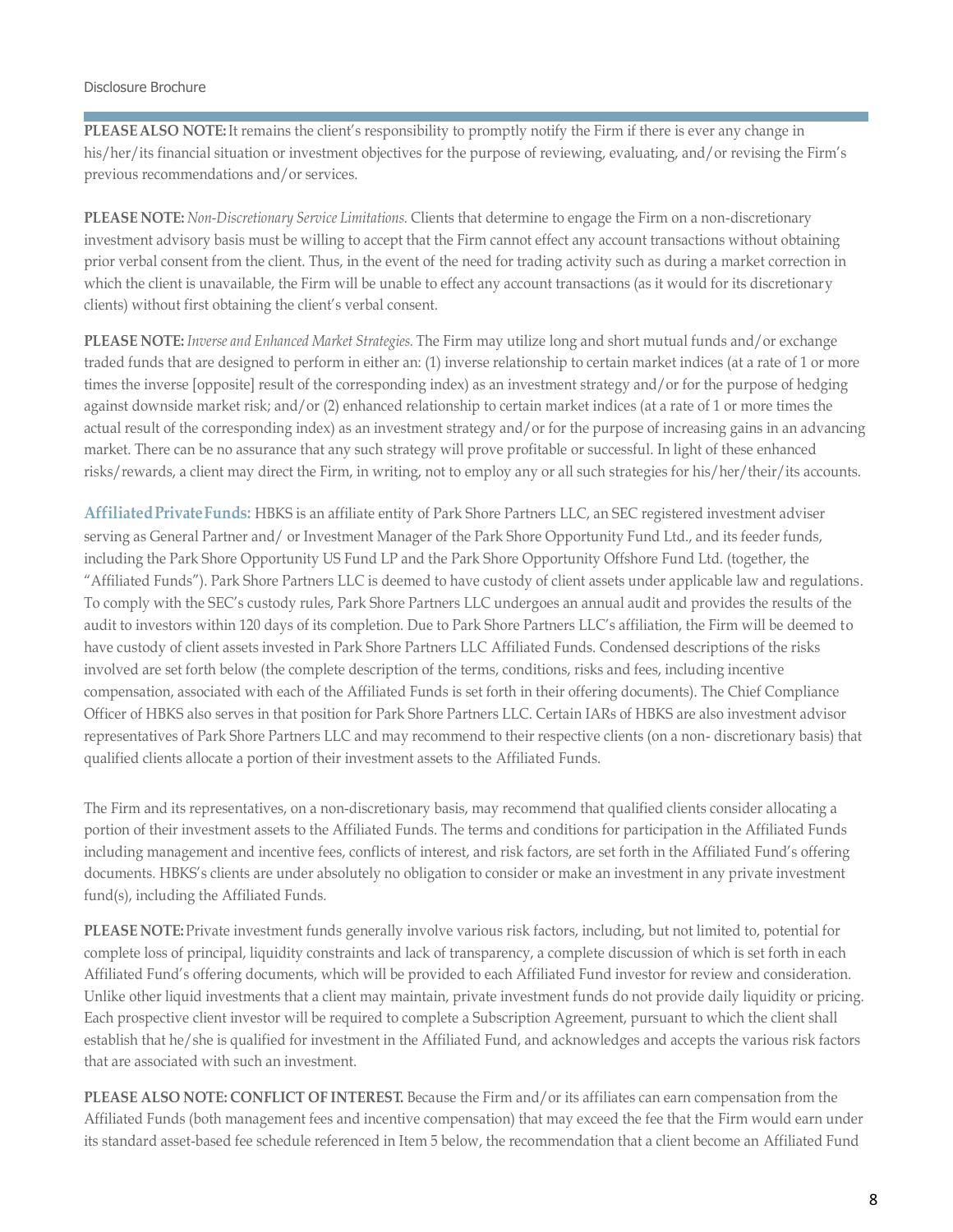investor presents a conflict of interest. No client is under any obligation to become a Affiliated Fund investor. The Firm's Chief Compliance Officer, Michael Wassmann, remains available to address any questions regarding this conflict of interest.

**UnaffiliatedPrivateInvestmentFunds:**HBKS may also provide investment advice regarding unaffiliated private investment funds. HBKS, on a non-discretionary basis, may recommend that certain qualified clients consider an investment in unaffiliated private investment funds. HBKS' role relative to the private investment funds shall be limited to its initial and ongoing due diligence and investment monitoring services. If a client determines to become a private fund investor, the amount of assets invested in the fund(s) shall be included as part of "assets under management" for purposes of HBKS calculating its investment advisory fee. HBKS' clients are under absolutely no obligation to consider or make an investment in a private investment fund(s). **Please Note**: Private investment funds generally involve various risk factors, including, but not limited to, potential for complete loss of principal, liquidity constraints and lack of transparency, a complete discussion of which is set forth in each fund's offering documents, which will be provided to each client for review and consideration. Unlike liquid investments that a client may own, private investment funds do not provide daily liquidity or pricing. Each prospective client investor will be required to complete a Subscription Agreement, pursuant to which the client shall establish that he/she is qualified for investment in the fund, and acknowledges and accepts the various risk factors that are associated with such an investment. Please Also Note: Valuation. In the event that HBKS references private investment funds owned by the client on any supplemental account reports prepared by HBKS, the value(s) for all private investment funds owned by the client shall reflect the most recent valuation provided by the fund sponsor. If no subsequent valuation post-purchase is provided by the Fund Sponsor, then the valuation shall reflect the initial purchase price (and/or a value as of a previous date), or the current value(s) (either the initial purchase price and/or the most recent valuation provided by the fund sponsor). If the valuation reflects initial purchase price (and/or a value as of a previous date), the current value(s) (to the extent ascertainable) could be significantly more or less than original purchase price. The client's advisory fee shall be based upon reflected fund value(s).

**Retirement Rollovers-Potential for Conflict of Interest:** A client or prospective client leaving an employer typically has four options regarding an existing retirement plan (and may engage in a combination of these options): (i) leave the money in the former employer's plan, if permitted, (ii) roll over the assets to the new employer's plan, if one is available and rollovers are permitted, (iii) roll over to an Individual Retirement Account ("IRA"), or (iv) cash out the account value (which could, depending upon the client's age, result in adverse tax consequences). A client or prospective client with a brokerage-based IRA also has the option of rolling the IRA into a fee based advisory IRA. If the Firm recommends that a client roll over their retirement plan assets into an account to be managed by the Firm, such a recommendation creates a conflict of interest if the Firm will earn new (or increase its current) compensation as a result of the rollover. **No clientisunderanyobligationto rolloverretirementplanassetstoanaccountmanagedbyHBKS.HBKS'ChiefCompliance Officer, Michael Wassmann** remains available to address any questions that a client or prospective client may have regarding the potential for conflict of **interest presented by such rollover recommendation.**

*Client Obligations.* In performing its services, HBKS shall not be required to verify any information received from the client or from the client's other professionals, and is expressly authorized to rely thereon. Moreover, each client is advised that it remains his/her/its responsibility to promptly notify the Firm if there is ever any change in his/her/ its financial situation or investment objectives for the purpose of reviewing, evaluating, and/or revising the Firm's previous recommendations and/or services.

*Valuation Policy.* The market value of assets is determined by the Custodian or other fair pricing methods. In the rare case where the Custodian cannot obtain a price, where HBKS strongly believes the Custodian's price is not accurate, or where a security has halted trading, the Firm will determine fair value based on appropriate factors, including its knowledge of the security and current market conditions.

*Billing onCash Positions.*Cash positions are included as part of assets under management when calculating the management fee, unless specifically excluded in writing in the Agreement.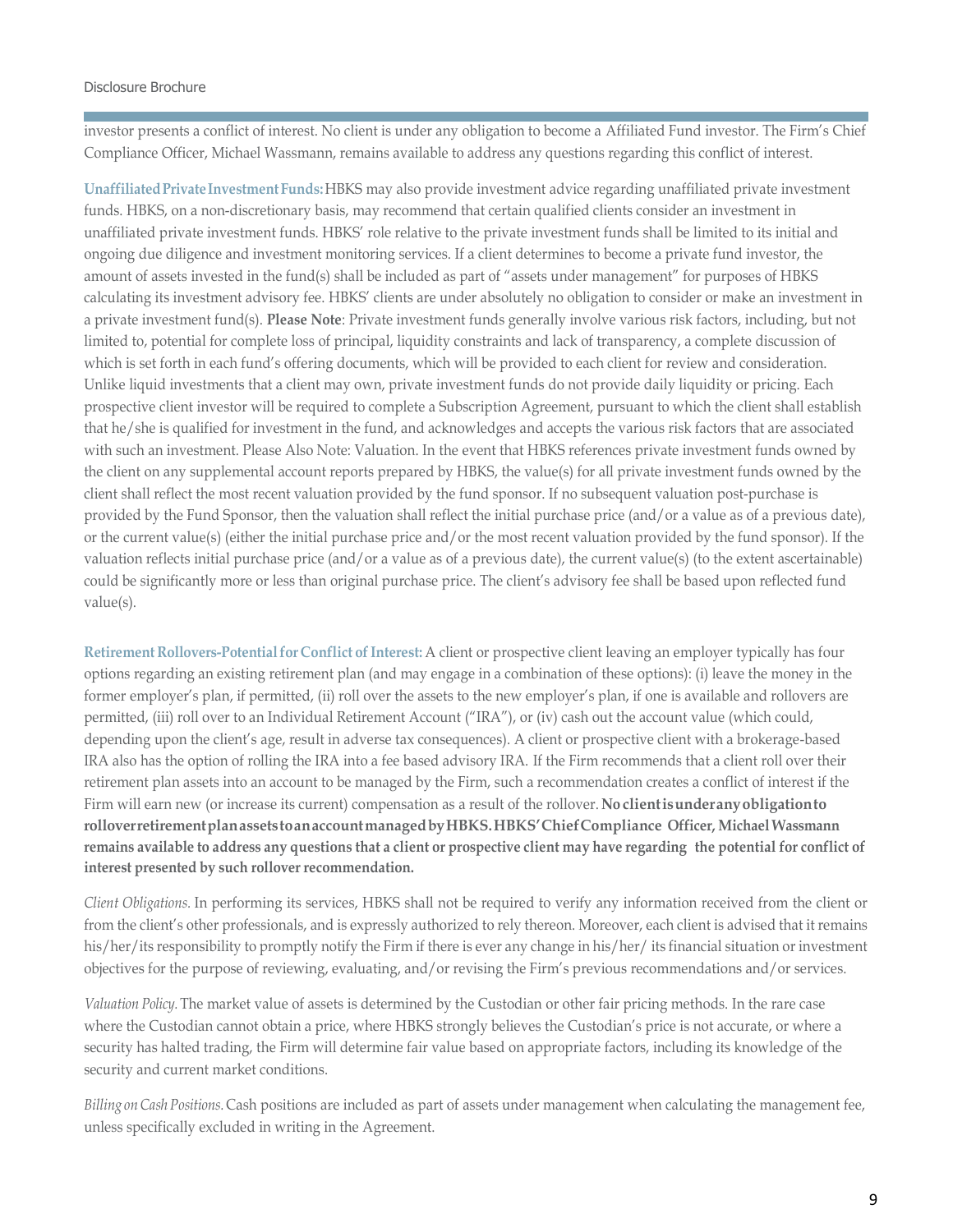*FeesBy Other Advisors.* Other investment advisors may provide similar services as HBKS for lower fees. In any case, the HBKS fee shall not exceed 2.75% of assets under management.

*Capital Gains.* The fees are not charged based on capital gains, or capital appreciation, of the assets of an advisory Client (15 U.S.C. §80b-5(a)(1)).

*Third-Party Fees.* Clients may incur other fees for other services provided by HBKS beyond the management fees discussed in this section. Clients may also incur fees for services provided by third parties such as Custodians, broker dealers who execute transactions, mutual fund managers, sub-advisors, separate account managers, and others. The management fees charged by HBKS are not reduced to offset any commissions or other fees incurred by clients. For a more detailed description of these other fees see sections 5, 8, 10 and 12.

Conflicts of interest that arise between clients and HBKS are disclosed in this section and elsewhere in the Brochure. HBKS has in place a compliance program and has appointed a Chief Compliance Officer to monitor Firm activity and protect client interests. Part of the responsibilities of the compliance department is to make sure that client interests come first when potential conflicts of interest exist.

## <span id="page-9-0"></span>**5. FEES AND COMMISSIONS**

As part of its fiduciary duties, HBKS puts the interests of clients first. Clients should be aware, however, that the receipt of any fees orbenefitsbyHBKS,inandofitself,createsaconflictofinterest.

**InvestmentManagement Fees:**Pursuant to the Firm's investment management agreements, clients are charged a fee based on a percentage of assets under management in most cases. The management fees are based on several factors such as the nature of the assets, the services provided, the practice group involved, and the amount of assets being managed. Generally, the percentage fee decreases as the amount of assets under management increases. Fees may be negotiated in limited circumstances.

The fee is calculated and paid quarterly based upon the market value of the assets on the last day of the previous quarter. In most cases, the fees are paid in advance at the beginning of the quarter. There are a few exceptions which are billed in arrears based on the historical practice on a small number of accounts. Fees are either invoiced or debited from client accounts based on written permission to Custodians.

The fee for the initial quarter is pro-rated starting on the date you open an account with a Custodian. The initial fee shall be based on the market value of the account assets on the first month-end after the Agreement is signed and billable assets are posted to the Custodian account.

If the Agreement is terminated, the management fee will be pro-rated for the quarter in which the cancellation notice was given and any unearned fees will be refunded to the clients. An exception to this policy is the Firm's Retirement Planning Unit, which does not refund fees upon termination, but keeps such fees to cover the costs of closing down the management relationship.

HBKS may allow accounts from the same household to be grouped to meet fee breakpoints. For example, accounts may be grouped for clients and their children, for spouses that have individual and joint accounts, or for similarly related accounts. The key factor in deciding if accounts can be grouped is whether the clients live in the same household, although grouping may be permitted in other circumstances on an *ad hoc* basis based on specific circumstances. Management fees may be discounted if clients also have other assets under management with the Firm pursuant to a separate agreement.

Some of the investment management services provided may include retaining sub-advisors, overlay managers or third-party service providers as described elsewhere in this Brochure. Clients will pay fees for services provided by sub-advisors, overlay managers and third-party service providers which are separate from and in addition to investment management fees charged by HBKS. The amount of the additional fees will depend on the nature of the services being provided and the number of third parties involved, and may change over time based on changed circumstances.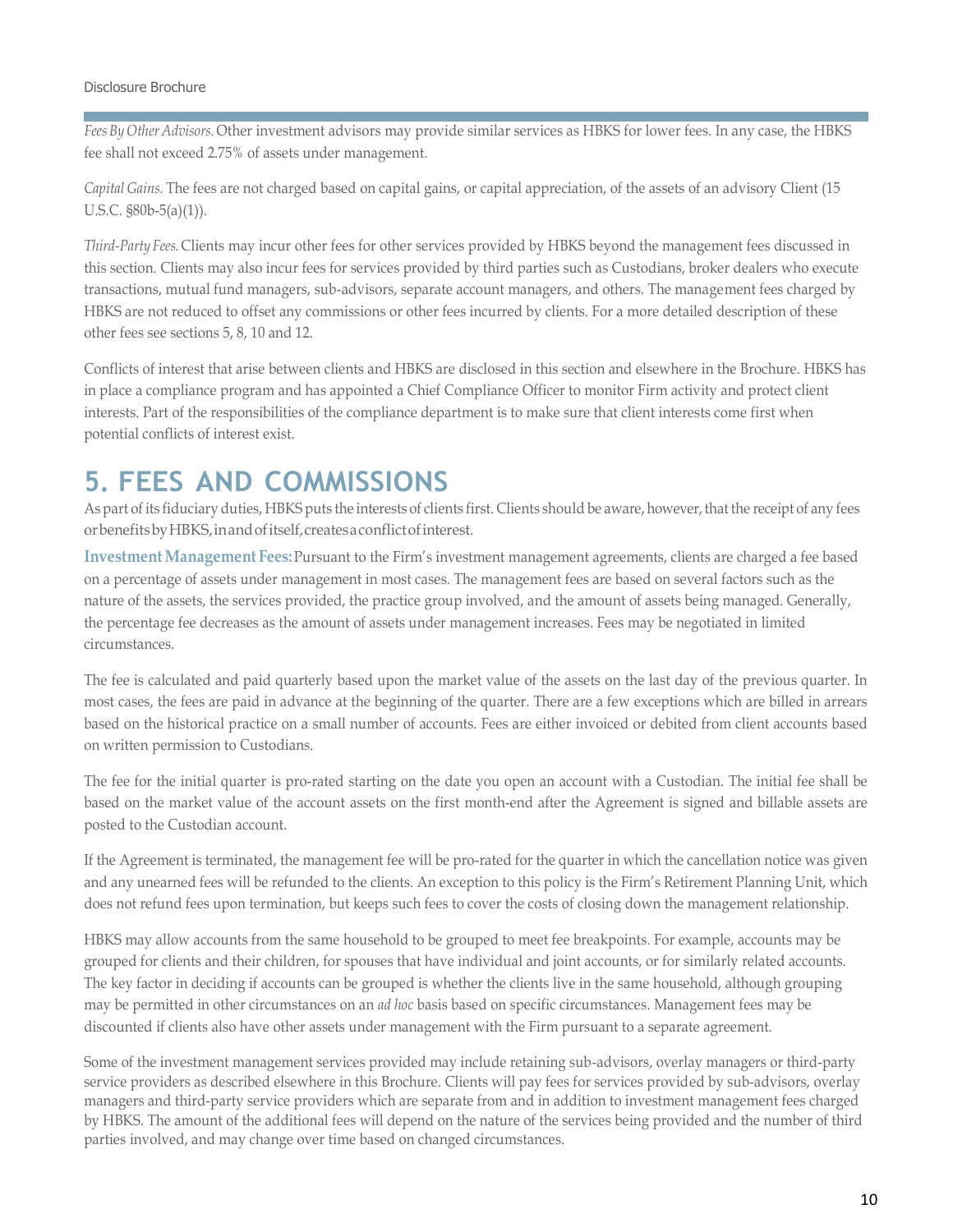**Third-Party SponsoredWrapFee Program:** Sub-advisory services provided by Raymond James may be managed under a wrap fee program sponsored by Raymond James as part of its managed account programs. **Please Note** : Under a wrap program, the wrap program sponsor arranges for the investor participant to receive investment advisory services, the execution of securities brokerage transactions, custody and reporting services for a single specified fee. Participation in a wrap program may cost the participant more or less than purchasing such services separately. The terms and conditions of a wrap program engagement are more fully discussed in the sponsor's wrap fee program brochure. Conflict of Interest: Because wrap program transaction fees and/or commissions are being paid by the wrap program sponsor, the sponsor could have an economic incentive to minimize the number of trades in the client's account and to otherwise choose options in managing the assets that are less costly to the wrap program sponsor, regardless of whether these are the best options for the client or provide optimal service and outcome for the client. Please note that HBKS's investment advisory fee shall be separate from, and in addition to, any wrap program fee. For further information on the Raymond James managed account programs and corresponding wrap fee program, please see Section 8 below. **The Firm's Chief Compliance Officer, Michael G. Wassmann, JD, remains available to address any questions that you may have regarding the above.**

**FinancialPlanningFees:**Fees for comprehensive, modular and single-issue financial planning services and consulting services will be charged in one of the following ways:

- As a fixed fee, typically ranging from \$500-\$20,000.
- Onanhourlybasis,typically rangingfrom\$100-\$500perhour.

Fees for on-going financial consulting will be charged in one of the following ways:

- As a fixed annual fee, starting at \$500.
- As a percentage of the amount of assets under advisement with 2.75% being the maximum annual fee.

A Financial Services Agreement may also cover ongoing services and may be a fixed amount or based on the amount of assets covered. Fees for financial planning are determined by the IAR providing the services. The fees will be based on the complexity of clients' financial situations and the nature of work provided. Up to 50% of the fixed or estimated hourly fee may be due upon signing the Financial Services Agreement, with the balance due upon completion of the services. For fees charged on an hourly basis, the amount due in advance is based on estimated time needed to complete the services. The IAR will determine the amount to be paid in advance. The balance due is based on actual hours needed to complete the work.

Fees charged as a percentage of assets under advisement will be charged in advance on a quarterly basis. Fees will be based on the value of the assets for which HBKS provided planning services. The value of the assets used for fee calculations will be the billable asset value on the last day of the previous calendar quarter. Quarterly planning fees for initial and last quarters that are not full quarters will be prorated based on the number of days that services were or will be provided during the calendar quarter. Planning fees may be discounted if the client also has other assets under management, pursuant to a separate agreement, with HBKS. Any discount to planning fees will be at the discretion of the IAR.

Feesmay be billed directly to clients and will be due and payable upon receipt of such billing notice. Fees may also be deducted directly from the client accounts and paid directly to HBKS by the account custodian. Priorto any fees being deducted from client accounts, clients will provide authorization for the account custodian to deduct fees and pay them directly to HBKS.

Financial planning services may also be provided as services incidental to investment management and be included as part of the investmentmanagement services.Inthese situations therearenoadditionalorseparatechargesforthoseincidental servicesand they are covered by the Agreements between the Firm and the clients.

**Securities Commission Transactions.** In the event that the client desires, the client can engage certain of HBKS's representatives, in their individual capacities, as registered representatives of Purshe Kaplan Sterling Investments, Inc. ("PKS"), a third-party FINRA member broker-dealer, to implement investment recommendations on a commission basis. In the event the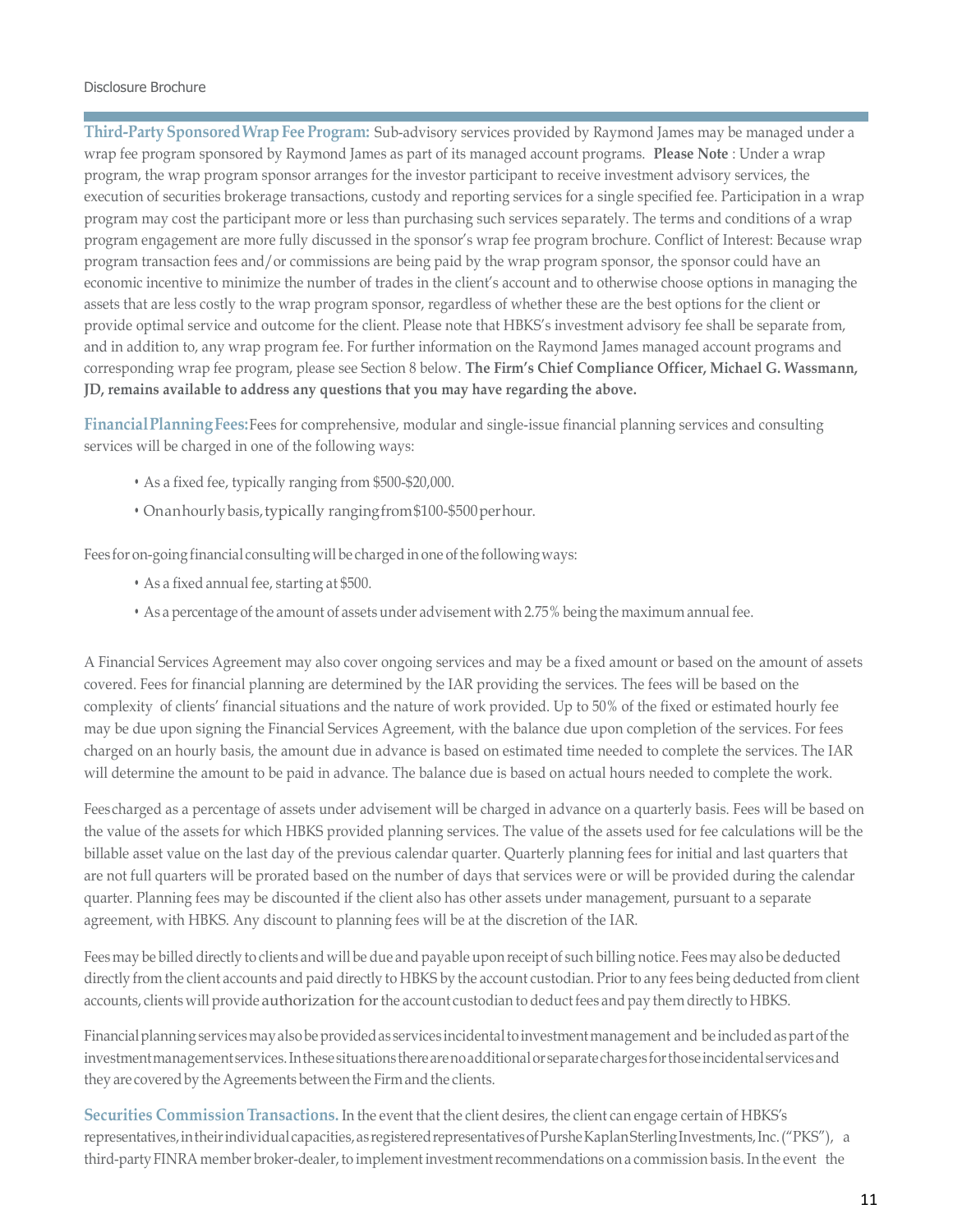client chooses to purchase investment products through PKS, PKS will charge brokerage commissions to effect securities transactions, aportionof whichcommissionsPKS shallpayto HBKS'saffiliate HBK Sorce Brokerage, LLC pursuant to a referral agreement. See also discussion below in Item 10. The brokerage commissions charged by PKS may be higher or lowerthan those charged by other broker-dealers. In addition, PKS, as well as HBKS affiliates and IARs, relative tocommissionmutual fund purchases, may also receive additional ongoing 12b-1 trailing commission compensation directly from the mutual fund company during the period that the client maintains the mutual fund investment. HBK Sorce Brokerage LLC and/or HBKS IARs (in their capacity as PKS registered representatives) may also receive from PKS fees in connection with referralsof clients to investment bankers for purposes of raising capital through the sale of securities or selling ownership interests in companies.

**Conflict of Interest:** The recommendation that a client purchase a commission product through PKS or use a particular investment banker presents a conflict of interest, as the receipt of commissions or investment banking referral related fees may provide an incentive to recommend investment products or investment bankers based on commissions or fees to be received, rather than on a particular client's need. No client is under any obligation to purchase any commission products from HBKS's IARs or use an investment banker referred by HBKS's IARs. **The Firm's Chief Compliance Officer, Michael Wassmann,** remains available to address any questions that a client or prospective client may have regarding the above conflict of **interest. PLEASE NOTE:** Clients may purchase investment products recommended by HBKS through other, non- affiliated broker dealers or agents.

The Firm does not receive more than 50% of its revenue from advisory clients as a result of commissions or other compensation for the sale of investment products the Firm recommends to its clients.

Except as provided elsewhere in this Brochure, when HBKS's representatives sell an investment product on a commission basis, the Firm does not charge an advisory fee in addition to the commissions paid by the client for such product. When providing services on an advisory fee basis, the Firm's representatives do not also receive commission compensation for such advisory services (except for any ongoing 12b-1 trailing commission compensation that may be received as previously discussed). However, a client may engage the Firm to provide investment management services on an advisory fee basis and separate from such advisory services purchase an investment product from HBKS's representatives on a separate commission basis.

If clients own variable annuities and want HBKS to manage the investment sub-accounts, the Firm will include the market value of the annuity in assets under management. This fee will be charged even if clients paid a commission when the annuities were purchased, including commissions to HBKS representatives in their capacity as registered representatives of a broker dealer. See *discussion in sections 5 and 9.* The advisory fee charged by the Firm is separate and in addition to the commission received by the representative who sold the variable annuity.

**Asset Based Pricing Limitations:** Wemay recommend that our clients enter into an asset based pricing agreement with the account custodian. Under an asset based pricing arrangement, the amount that a client will pay the custodian for account commission/transaction fees is based upon a percentage (%) of the market value of your account, generally expressed in basis points. One basis point is equal to one one-hundredth of one percent (1/100th of 1%, or 0.01% (0.0001). This differs from transaction-based pricing, which assesses a separate commission/transaction fee against your account for each account transaction. Account investment decisions are driven by security selection and anticipated market conditions and not the amount of transaction fees payable by you to the account custodian. We do not receive any portion of the asset based transaction fees payable by you to the account custodian. We continue to believe that some of our clients can benefit from an asset based pricing arrangement. If you use asset based pricing, you can request at any time to switch from asset based pricing to transactions based pricing, however, there can be no assurance that the volume of transactions will be consistent from yearto-year given changes in market events and security selection. Thus, given the variances in trading volume, any decision by you to switch to transaction based pricing could prove to be economically disadvantageous. **The Firm'sChief Compliance** Officer, Michael Wassmann, remains available to address any questions that a client or prospective client may have regarding **the above conflict of interest.**

Back Office Services Fees: In connection with providing back-office services for third-party investment advisers, HBKS will receive compensation based on a fixed fee for services, a percentage of assets under management by the third-party adviser, an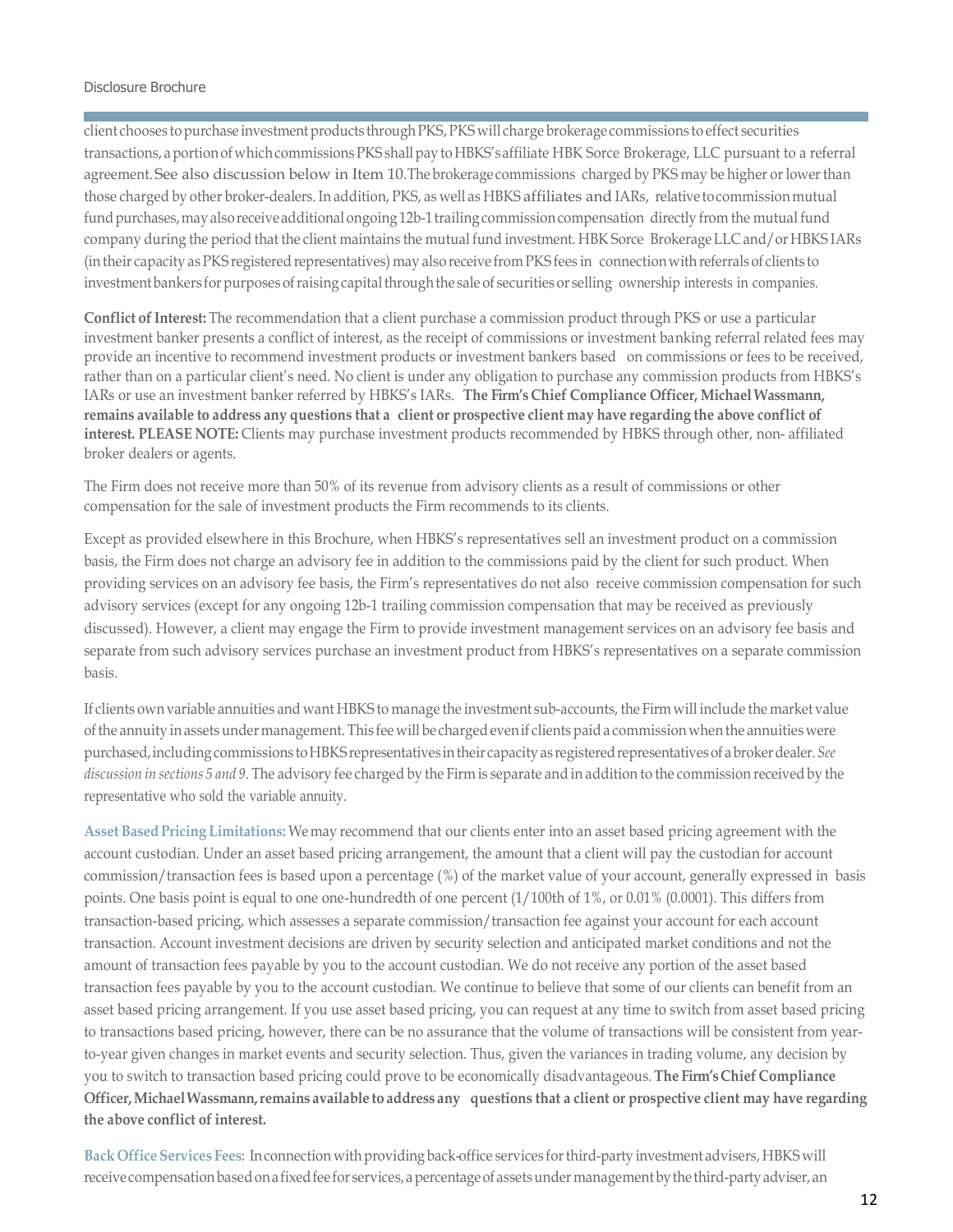hourly rate, or a combination of these fees as agreed by the parties. Given that some of the third-party investment advisers who pay fees to HBKS may be affiliated entities and may register individual representatives who are dually registered with HBKS, a conflict of interest exists in connection with the receipt of fees by HBKS because the representatives may have the incentive to recommend the services of one firm overthe other based on the amount of compensation to be received by HKBS.

**Fidelity/Schwab/Raymond James.** As discussed below at Item 12, HBKS recommends that Fidelity, Schwab and/or Raymond James serve as the broker-dealer/custodian for client investment management assets. Broker-dealers such as Fidelity, Schwab and Raymond James charge brokerage commissions and/or transaction fees for effecting securities transactions. In addition to HBKS' investment management fee, brokerage commissions and/or transaction fees, clients will also incur, relative to all mutual fund and exchange traded fund purchases, charges imposed at the fund level (e.g. management fees and other fund expenses). The fees charged by Fidelity, Schwab, and Raymond James, as well as the charges imposed at the mutual fund and exchange traded fund level, are in addition to HBKS' advisory fee referenced in this Item 5.

**AssetAcquisitionConsultingandAdvisoryFees:**Inconnectionwithprovidingconsultingandadvisory services for clients involved in the purchase or sale of the operating assets of a company, HBKS willreceive compensation. HBKS may also refer these clients to a third-party firm that conducts these types of asset purchase transactions, and the third-party may retain and pay HBKS consulting, advisory and/orreferralfees in connection with the transaction. The Firm'saffiliate CPAfirm may also be retained and paid fees in connection with these transactions. Compensation to the Firm may be on an hourly basis, a fixed fee basis, a percentage of the purchase/sale price, or a combination of these fees as negotiated with the client and or third-party firm.

**Conflict of Interest:** The recommendation that a client use HBKS's services, the services of a referred third- party firm, or the affiliate CPAfirm in connection with the purchase or sale of the operating assets of a company creates a conflict of interest, as the receipt of fees by HBKS or its affiliate may provide an incentive to recommend such services based on fees to be received, rather than on a particular client's need. No client is under any obligation touse asset acquisition consulting and advisory services of HBKS, any firm referredbyHBKS, or the HBKS affiliate CPA firm. The Firm's Chief Compliance Officer, Michael Wassmann,remains available to address any questions that a client or prospective client may have regarding the above conflict of interest. PLEASE NOTE: Client may obtain consulting and advisory services for the purchase or sale of the operating assets of a company through other, non-affiliated or referred entities.

**Differing Fees:** HBKS, in its sole discretion, may charge a lesser investment management fee, charge a flat fee, waive its fee entirely, or charge fees on a different interval, based upon certain criteria (i.e. anticipated future earning capacity, anticipated future additional assets, dollar amount of assets to be managed, related accounts, account composition, investment advisor representative involved, grandfathered fee schedules, courtesy accounts, competition, complexity of the engagement, negotiations with client, etc.). Please Note: As result of the above, similarly situated clients could pay different fees. In addition, similar advisory services may be available from other investment advisers for similar or lower fees.

## <span id="page-12-0"></span>**6.PERFORMANCE-BASED FEES AND SIDE-BY-SIDE MANAGEMENT**

HBKS does not charge performance-based fees.

### <span id="page-12-1"></span>**7. TYPES OF CLIENTS**

HBKS provides investment management services to individuals, pension and profit sharing plans, retirement plans, trusts, estates, charitable organizations, corporations, partnerships, limited liability companies, and other business entities.

HBKS does not have any account minimum. However, other advisors or independent sub- advisers retained by the Firm may impose minimum account size requirements or minimal annual fees. Clients participating in these programs should consult the appropriate advisors' disclosure documents for complete disclosure on such requirements and fees.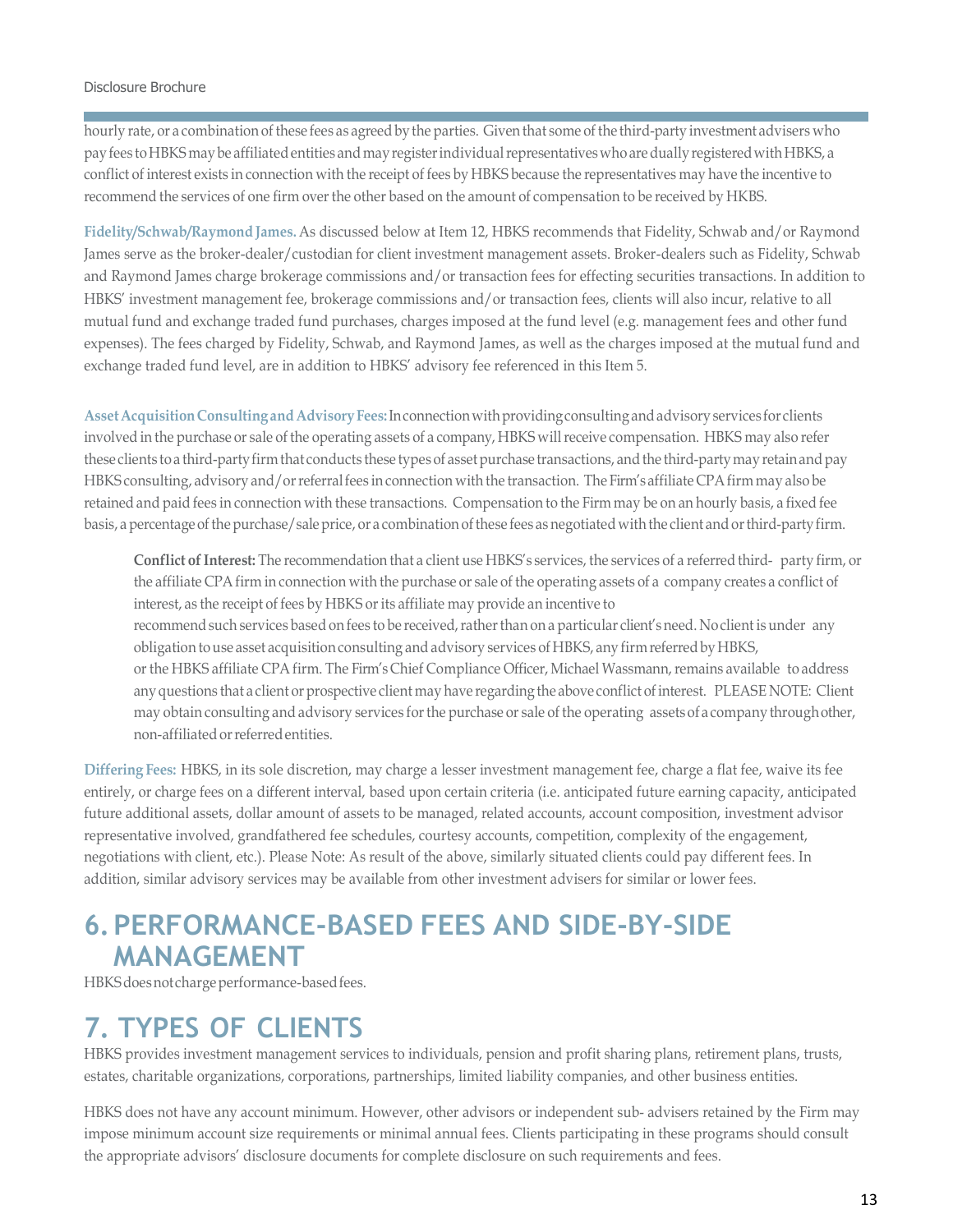## <span id="page-13-0"></span>**8. METHODS OF ANALYSIS,INVESTMENT STRATEGIES AND RISK OF LOSS**

HBKS does not represent, warrant, or imply that the services, methods of analysis, model portfolios, or strategies used by the Firm can or will predict future results, successfully identify market tops or bottoms, or insulate clients from losses. Different types of investments involve varying degrees of risk. It should not be assumed that future performance of any specific investment, strategy or model will be profitable or equal any performance levels.

Clients using HBKS's investment management services should be prepared to bear the risk of loss of assets that is inherent in each of the investment methods and strategies used.

Under the client Agreements, HBKS will develop portfolios tailored to clients' needs and objectives based on their circumstances. HBKS may allocate client assets among one or more proprietary investment model portfolios ("Model Portfolios") constructed by HBKS. The Model Portfolios are recommended or used based upon client circumstances, objectives and risk profile, and are subject to reasonable written restrictions or guidelines agreed to by clients and the Firm.

Portfolios may be built with a variety of investment vehicles including mutual funds, exchange traded funds ("ETFs"), equity and debt securities, investment contracts, insurance, annuities, alternative investments, and other investment vehicles. Types of investments can include long term and short term purchases, short sales, margin transactions and option buying and selling. HBKS can use a variety of tools and strategies designed to provide investment management services. These products, tools and strategies (individually or in combination) help develop portfolios and allocations to fit clients' needs and objectives. The Firm may also use products beyond those listed in this section if deemed appropriate.

**PLEASE NOTE:** Short selling is an investment strategy with a high level of inherent risk. Short selling, involves the selling of assets that the investor does not own. The investor borrows the assets from a third-party lender (i.e. Broker-Dealer) with the obligation of buying identical assets at a later date to return to the third party lender. Individuals who engage in this activity shall only profit from a decline in the price of the assets between the original date of sale and the date of repurchase. Conversely, the short seller will incur a loss if the price of the assets rises. Other costs of shorting may include a fee for borrowing the assets and payment of any dividends paid on the borrowed assets.

**PLEASE NOTE:** Margin is an investment strategy with a high level of inherent risk. A margin transaction occurs when an investor uses borrowed assets to purchase financial instruments. The investor generally obtains the borrowed assets by using other securities as collateral for the borrowed sum. The effect of purchasing a security using margin is to magnify any gains or losses sustained by the purchase of the financial instruments on margin. PLEASE NOTE: To the extent that a client authorizes the use of margin, and margin is thereafter employed by the Firm in the management of the client's investment portfolio, the market value of the client's account and corresponding fee payable by the client to the Firm may be increased. As a result, in addition to understanding and assuming the additional principal risks associated with the use of margin, clients authorizing margin are advised of the potential conflict of interest whereby the client's decision to employ margin may correspondingly increase the management fee payable to the Firm. Accordingly, the decision as to whether to employ margin is left totally to the discretion of client.

**PLEASE NOTE:** The use of options transactions as an investment strategy involves a high level of inherent risk. Option transactions establish a contract between two parties concerning the buying or selling of an asset at a predetermined price during a specific period of time. During the term of the option contract, the buyer of the option gains the right to demand fulfillment by the seller. Fulfillment may take the form of either selling or purchasing a security depending upon the nature of the option contract. Generally, the purchase or the recommendation to purchase an option contract by the Firm shall be with the intent of offsetting or hedging a potential market risk in a client's portfolio.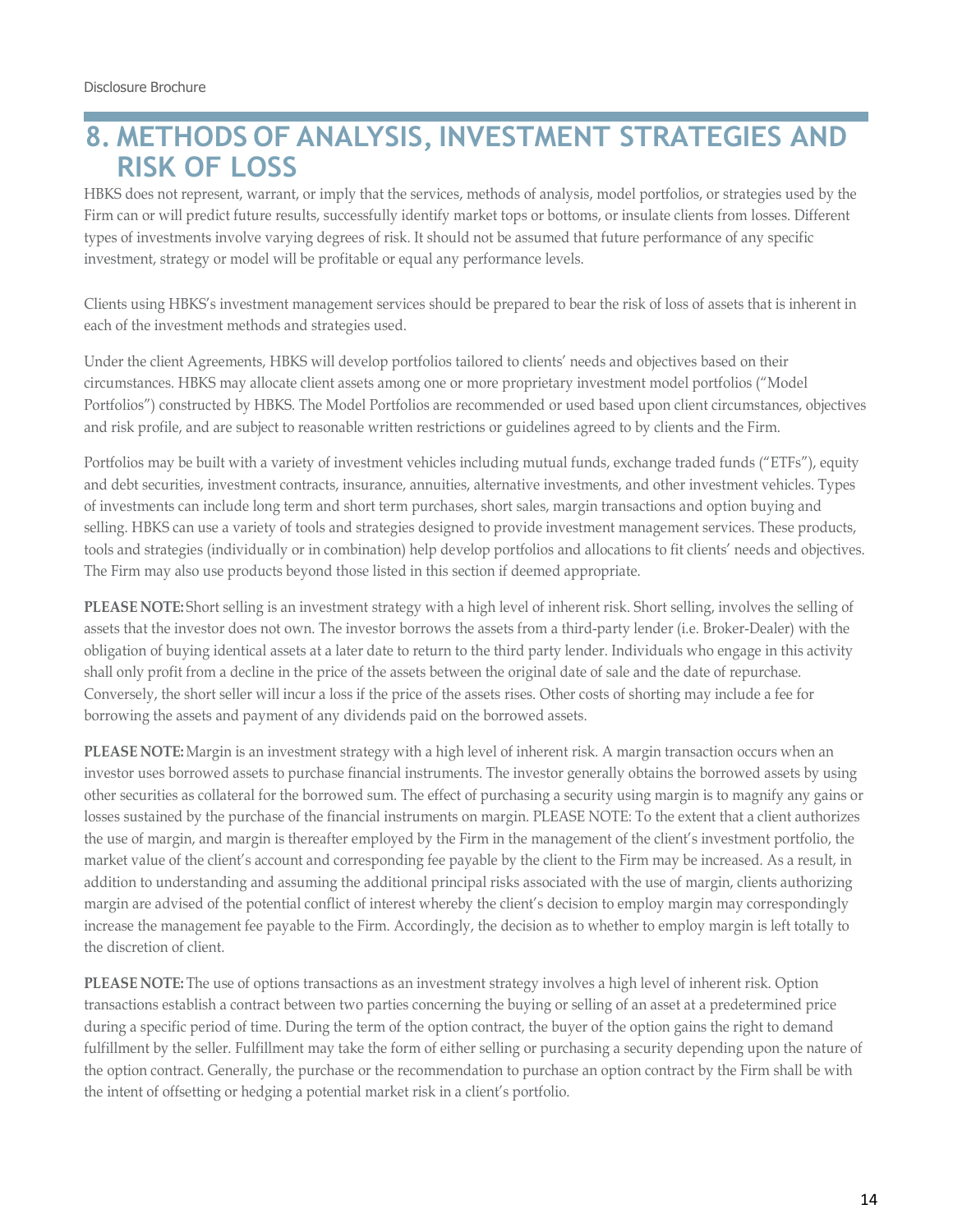**PLEASE NOTE:** Although the intent of the options-related transactions that may be implemented by the Firm is to hedge against principal risk, certain of the options-related strategies (i.e. straddles, short positions, etc), may, in and of themselves, produce principal volatility and/or risk. Thus, a client must be willing to accept these enhanced volatility and principal risks associated with such strategies. In light of these enhanced risks, client may direct the Firm, in writing, not to employ any or all such strategies for his/her/their/its accounts.

**Securities:** Some of the investment vehicles used by HBKS include equity securities such as exchange-traded securities, securities traded over-the-counter, and foreign issues. The Firm may also invest client assets in warrants, corporate debt securities, commercial paper, certificates of deposit, United States government securities, options on securities, and municipal securities, as well as partnership interests in real estate, oil and gas.

**InsuranceandAnnuities:**HBKS invests client assets in various insurance and annuity products through its representatives who are properly licensed and registered. HBK Sorce Insurance LLC is an affiliate of HBKS, and some insurance products sold to clients are offered through HBK Sorce Insurance LLC. Because of the affiliation, any insurance products offered or sold through HBK Sorce Insurance LLC present an inherent conflict of interests. A Firm representative who offers and sells an insurance product may also receive separate and additional compensation for such sale, raising another conflict of interest. The decision whether or not to purchase an insurance product from an HBKS representative, through HBK Sorce Insurance LLC or elsewhere is fully within client discretion.

HBKS also offers annuities to their clients as part of investment portfolios. An HBKS representative who offers and sells an annuity product may receive separate and additional compensation for such sale, raising a conflict of interest. The decision whether or not to purchase an annuity product is fully within client discretion.

If any insurance or annuity product has a variable component, the offer and sale of that product may be processed through a registered broker dealer, and the individual representative must be properly licensed and registered with that broker dealer. As a registered representative of the broker dealer, the individual may receive separate and additional compensation in connection with the sale of the variable product, creating a conflict of interest. HBK Sorce Brokerage LLC, an affiliate entity may also receive a referral fee, raising another conflict of interest. The decision whether or not to purchase the variable product is fully within client discretion.

**Mutual Funds and ETFs:** HBKS invests client assets in mutual funds and ETFs. If client portfolios can benefit from investing in a particular market segment or by following a specific strategy, the Firm buys mutual funds or ETFs focused on those areas to meet client goals. All fees paid to HBKS for investment advisory services are separate and distinct from the fees and expenses charged by mutual funds and ETFs as described in each of their prospectuses or disclosure documents. Mutual fund and ETF fees will generally include a management fee and other expenses. There also may be transaction charges involved with buying or selling mutual funds or ETFs. HBKS may recommend and purchase no-load or institutional shares of mutual funds if they are available and appropriate to reduce costs to clients. Clients should review all fees charged by mutual funds, ETFs, HBKS, and others to fully understand the total amount of fees to be paid by clients for these types of investments. **Please Note:** Use of Mutual Funds: Most mutual funds are available directly to the public. Thus, a prospective client can obtain many of the mutual funds that may be recommended and/or utilized by HBKS independent of engaging HBKS as an investment advisor. However, if a prospective client determines to do so, he/she will not receive HBKS' initial and ongoing investment advisory services.

**AlternativeAssets Classes:** HBKS may also recommend that certain clients invest in other non-public alternative investment vehicles (e.g., private placements, investment partnerships, hedge funds, etc.) to which the Firm has access through affiliate relationships or otherwise. The affiliates may receive compensation or have other financial interests in connection with such investments as disclosed in the offering documents. These financial interests may create a conflict of interest in recommending such investments.

**Consideration and Use of All PotentialInvestments,Tools and Strategies:** HBKS reserves the right to advise clients on and use any other type of investment deemed appropriate based on stated client goals and objectives. This includes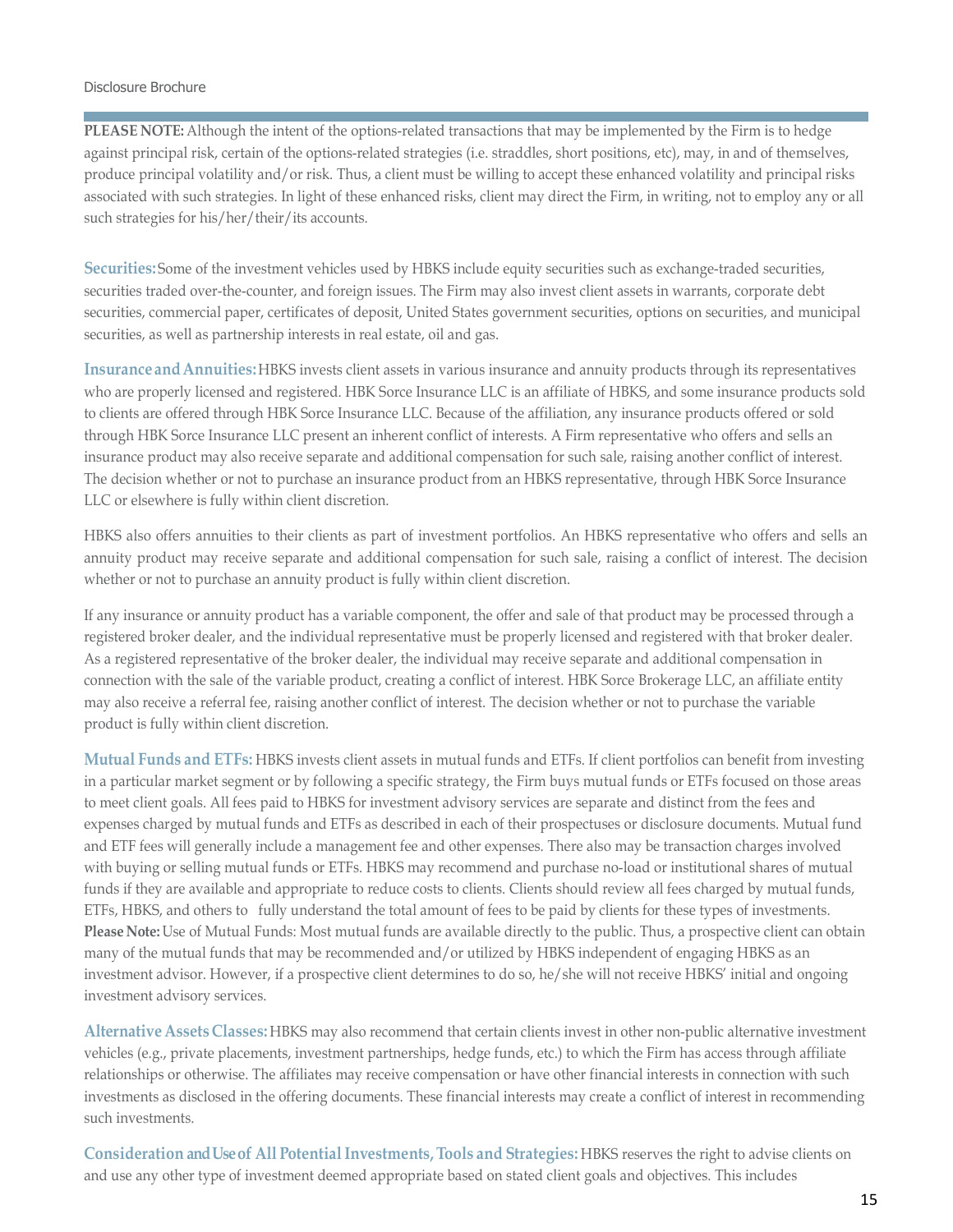investments in which an affiliate of the Firm may have financial or other interests. HBKS may give advice on any type of investment already held in client portfolios at the start of the advisory relationship, or on any investment for which clients request advice.

**Methods of Analysis:**When analyzing how to invest client assets, HBKS will look at, among other things, individual investment products, market segments, investment strategies, and the market as a whole. Methods of analyzing investments include, among other things, reviewing stock and market charts, reviewing the underlying fundamentals of securities, conducting a technical analysis of a security or the market, analysis of the political environment, review of economic conditions and determining where the market stands as part of the overall business and market cycles.

**SourcesofInformation:**To conduct analyses, HBKS will review and rely on financial newspapers, financial magazines, corporate reports and activities, third party research materials, third party experts, corporate ratings services, annual and periodic reports filed with the SEC, prospectuses, and corporate press releases.

**Sub-Advisors and Separate Managed Accounts:** If clients request, HBKS may recommend the services of other professionals for implementation purposes. Clients are under no obligation to engage the services of any recommended professional. Clients retain discretion over all such decisions and can accept or reject any recommendation.

HBKS may retain sub-advisors or separate account managers to manage portions of client portfolios which would benefit from their expertise in a discrete asset class or specialized method of asset management. If HBKS retains sub-advisors or separate account managers, it may be pursuant to direct sub-advisory and/or separate account management agreements with HBKS. Clients will also be asked to enter into agreements with these third parties to approve their services. The Firm provides clients with a copy of the proper filings and disclosure documents of each sub-adviser and separate account manager. Generally, agreements with sub-advisers and separate account managers will have termination provisions similar to the Firm. However, certain sub-advisers and separate account managers may have different termination provisions and advisory fee refund policies, which shall be explained in their disclosure documents and their written agreements.

Sub-advisers and separate account managers will charge clients an advisory fee according to their respective filings, disclosures and written agreements. These fees may or may not be included in HBKS's management fee, and may be billed in a manner different from HBKS. Most often the fees charged by sub-advisers directly engaged by HBKS are included in the Firm's management fees. However, when the fees charged by the sub-advisers are separate and in addition to HBKS's management fees, full disclosure of the fees and billing practices will be made to clients. Fees charged by separate account managers which are separate and in addition to HBKS's management fee shall be disclosed at the time of engaging the independent manager. Where sub-advisers and separate account managers are independently engaged by the Client at HBKS's recommendation, the total management fees for all management services combined shall not exceed 2.75%.

**Model Portfolios:** The Firm may allocate investment management assets of its client accounts, on a discretionary basis, among one or more of its Model Portfolio programs (which range from conservative through moderate and aggressive) as described in the Investment Management Agreement and/or a client suitability profile. HBKS's proprietary programs have been designed to comply with the requirements of Rule 3a-4 of the Investment Company Act of 1940. Rule 3a- 4 provides similarly managed investment programs, with a non-exclusive safe harbor from the definition of an investment company. In accordance with Rule 3a-4, the following disclosure is specifically applicable to HBKS's management of client assets:

- 1. **InitialInterview** at the opening of the account, HBKS, through its designated representatives, shall obtain from the client information sufficient to determine the client's financial situation and investment objectives;
- 2. **IndividualTreatment** the client's account is managed on the basis of the client's financial situation and investment objectives;
- 3. **Annual Notice** at least annually the Firm will seek to contact and meet with the client to determine whether the client's financial situation or investment objectives have changed, or if then client wants to impose and/or modify any reasonable restrictions on the management of his/her/its account;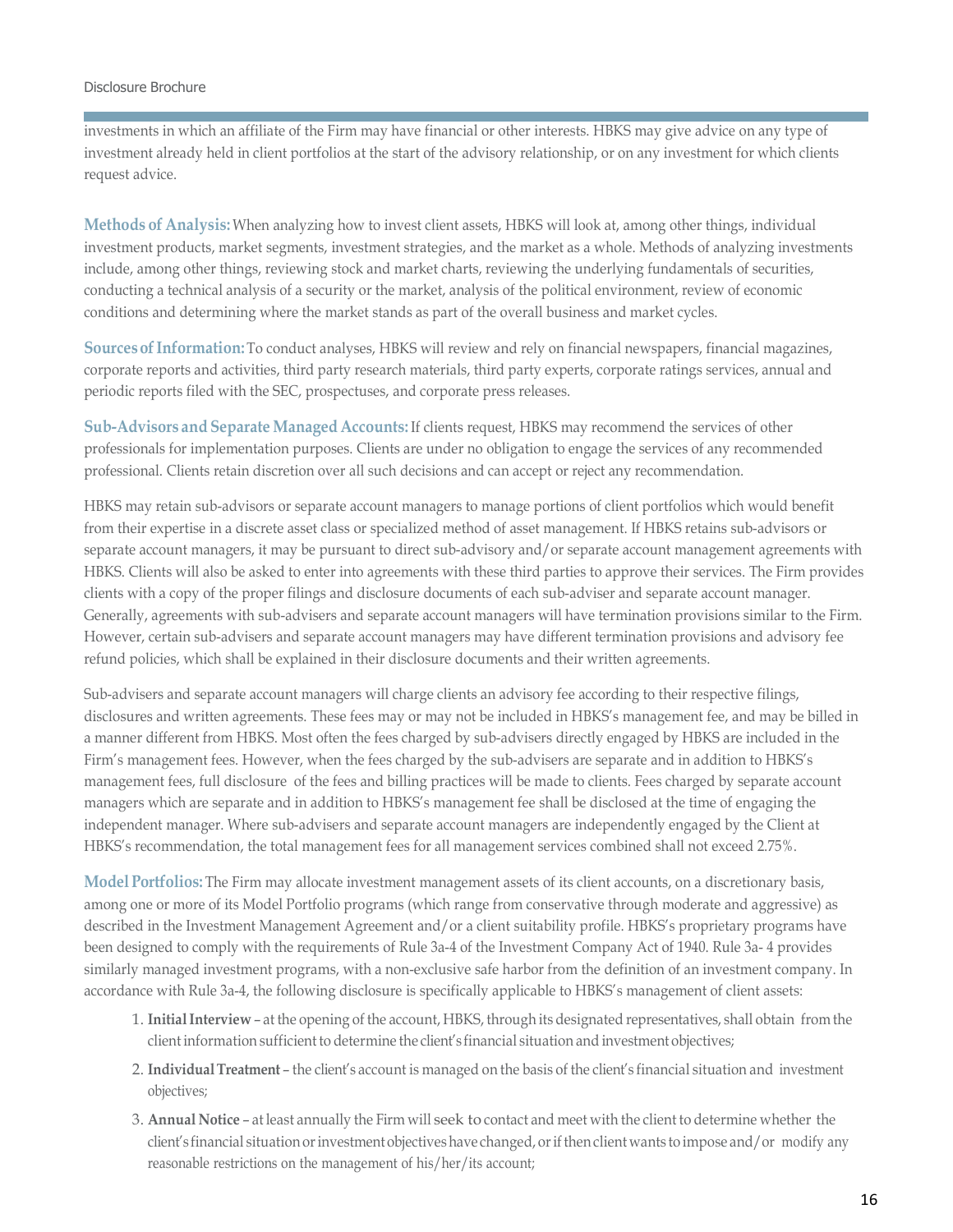- 4. **Annual Contact** at least annually, the Firm shall contact the client to determine whether the client's financial situation or investment objectives have changed, or if the client wants to impose and/or modify any reasonable restrictions on the management of his/her/its account.
- 5. **Consultation Available** the Firm shall be reasonably available to consult with the clientrelative to the status of the client's account;
- 6. **Quarterly Statement** the client shall be provided with a report at least quarterly for the account forthe preceding period;
- 7. **Ability to Impose Restrictions** the client shall have the ability to impose reasonable restrictions on the management of the account, including the ability to instruct the Firm not to purchase certain mutual funds;
- 8. **NoPooling** the client's beneficial interestin a security does notrepresent an undivided interestin allthe securitiesheld by the custodian, but rather represents a direct and beneficial interest in the securities which comprise the client's account;
- 9. **Separate Account** a separate account is maintained forthe client with the Custodian; and
- 10. Ownership each client retains indicia of ownership of the account (e.g. right to withdraw securities or cash, exercise or delegate proxy voting, and receive transaction confirmations).

HBKS's annual investment management fee may be higher or lower than that charged by other investment advisers offering similar services/programs. HBKS's investment programs may involve above-average portfolio turnover which could negatively impact the net after-tax gain experienced by an individual client in a taxable account.

**AdhesionWealthAdvisorSolutions:**HBKS also offers our discretionary investment management services in a managed account program ("UMA Program") through an overlay manager, Adhesion Wealth Advisor Solutions, Inc. ("Adhesion"). This UMA Program may consist of using model portfolio advisers, model portfolios or other investment options such as mutual funds and/or exchange-traded funds ("ETFs") to represent different investment strategies for managing your account. Each of these investment strategies is designed to meet a specific goal.

Prior to investing in the UMA Program, you will execute a discretionary investment management agreement with HBKS setting forth the terms and conditions of our management of your investments within the UMA Program. Depending on the management services the client selects, the client will grant HBKS limited discretionary authority to manage the client account through selection of an overlay manager (Adhesion), a third-party strategist and/or third party managers (collectively, "Third-Party Service Providers").In addition, the client will authorize the custodian to follow our instructions as well as instructions given by Adhesion to effect transactions, deliver securities, deduct fees and take other actions with respect to the client account. The client will not have a direct contractual relationship with Adhesion or any other Third-Party Service Provider. The timing of trades in the client account will primarily depend upon the model or changes in the model and, generally, will not take into consideration how long a client may have held the position indicated by the model.

HBKS retains the right to replace any Third-Party Service Provider on a discretionary basis. Depending on the service a client has selected, HBKS will separately provide the client with the firm brochure (Part 2 of Form ADV if applicable) for the Third-Party Service Provider(s) which includes information about their services, model portfolios, and investment strategies at or before the execution of our discretionary investment management agreement.

Clients will pay fees for services provided by Adhesion and Third-Party Service Providers which are separate from and in addition to investment management fees charged by HBKS. The amount of the additional fees will depend on the nature of the services being provided and the number of Third-Party Service Providers involved, and may change over time based on changed circumstances.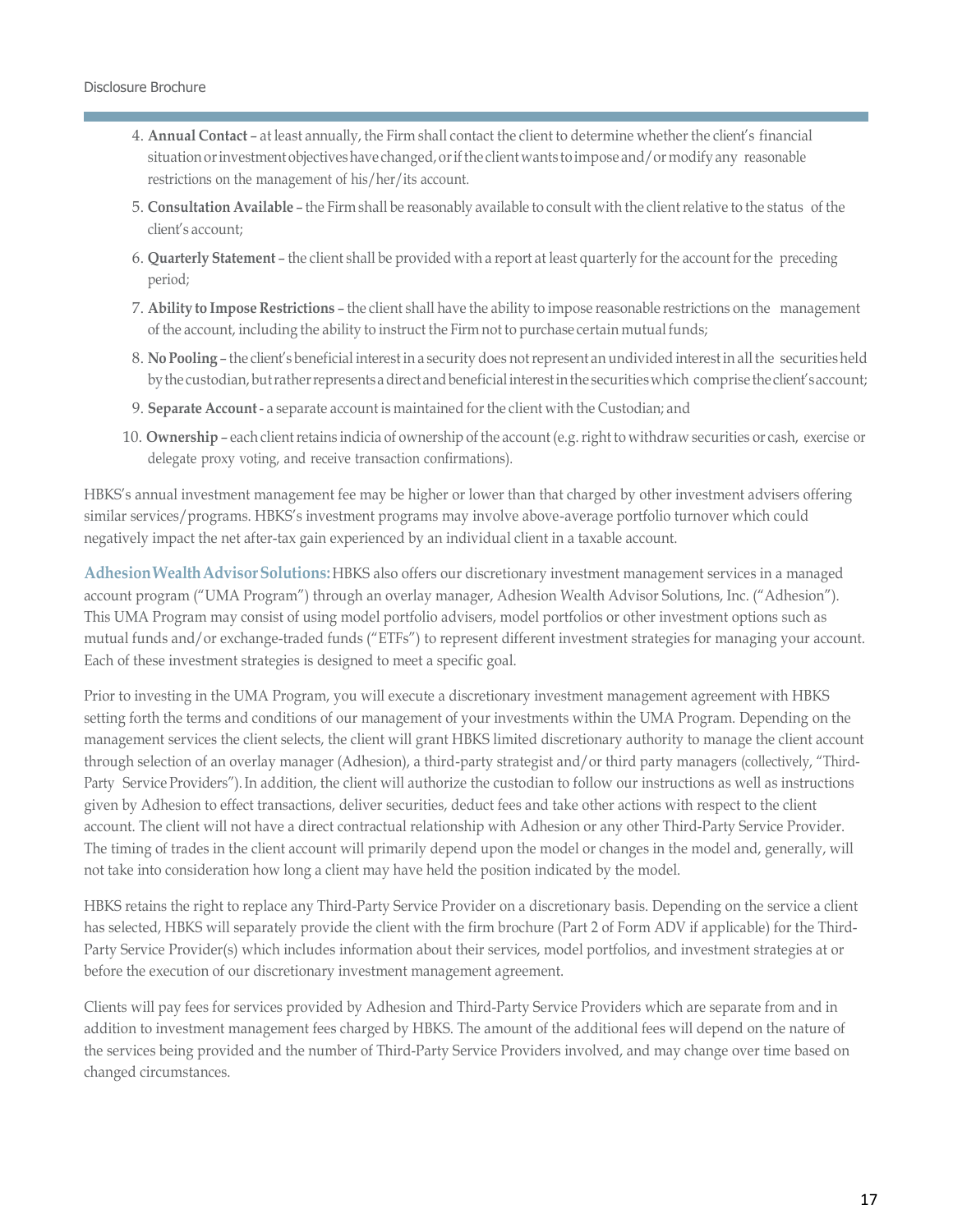<span id="page-17-0"></span>**TaxOverlayManager Services:** Tax overlay management services are available as an option for accounts utilizing the UMA Program through Adhesion. If you elect tax overlay management services, the portion of your fee paid as the management fee on your account will increase. Adhesion will develop a tax strategy for your account based on the information and instructions provided by HBKS on your behalf.

Tax overlay management services in an investment account offer benefits and limitations, as described below. The tax strategy developed for you by Adhesion is provided solely in connection with your account and Adhesion does not provide general tax planning services. If you do elect the tax overlay management services option, please consider the following:

- Adhesion will implement tax overlay management services based on the information and instructions provided for your account(s).
- Adhesion does not provide general tax advice, tax return preparation or tax planning services.
- Adhesion will seek to reduce the overall tax burden of the account while seeking to maintain the risk and return characteristics of the model portfolios received from Third-Party Service Providers.
- When providing tax overlay management services to the account, short-term gains are avoided where possible, but long-term gains are not limited unless you have requested a mandate to limit realized long-term gains.

Adhesion will provide tax overlay management services with the assumption that Adhesion will continue to provide services to the account for an entire tax year. The termination or removal of the overlay management services before the completion of an entire tax year may result in adverse tax consequences, including without limitation realization of short-term capital gains.

Regardless of your account size or any other factors, we strongly recommend that you continuously consult with a tax professional prior to and throughout the investing of your assets.

The Tax Overlay Management Services are offered at an additional cost to you.

**Envestnet:**HBKS may utilize separate account managers available through the Managers Resource Network offered by Envestnet Asset Management, Inc. ("Envestnet"), a SEC registered investment adviser. HBKS will select one or more separate account managers available through the Envestnet platform. Once selected, the Firm will monitor the separate account managers.

The Firm shall have discretion to add, remove, and change managers, as well as change the allocation of assets among managers based on client investment needs, goals and objectives. HBKS will provide clients using the Envestnet platform with the required disclosure document of Envestnet and each independent manager.

Separate and apart from HBKS's management fee, Envestnet and the independent money managers will charge clients a fee according to Envestnet's and the independent money manager's filings, disclosures, and any written agreements with clients.

**SchwabManagedAccounts:**HBKS may utilize account management services available through the Schwab Managed Accounts platform that offers a selection of options including separately managed accounts, multi-strategy portfolios, asset management programs, and unified managed accounts. HBKS uses these options on the Schwab platform to implement the clients' selected allocation and investment strategy. Once selected, HBKS can monitor the portfolios and manager choices, as well as change the selections on a discretionary basis, to meet clients' needs.

Separate and apart from HBKS's management fee, Schwab will charge clients a fee according to Schwab's filings, disclosures, and any written agreements with clients.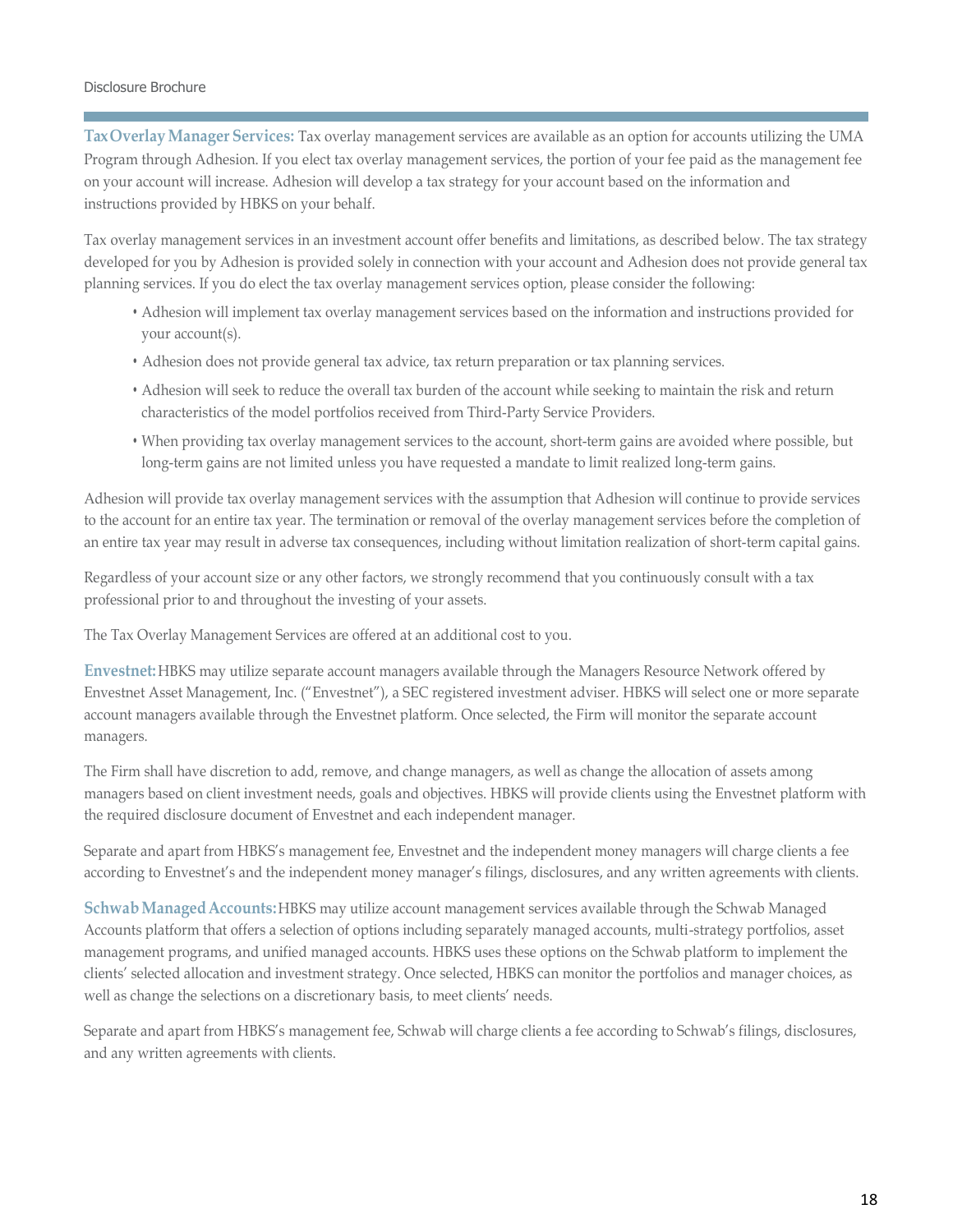If the Agreement is terminated, HBKS's management fee will be pro-rated as set forth above. However, certain sub-advisers and separate account managers may have different termination provisions and advisory fee refund policies, which shall be disclosed in their Form ADV brochure or equivalent disclosure document and their written advisory or management agreements.

**PLEASE NOTE:** Some entities which provide or marketthe investment products listed above including, butnotlimited to, mutual fund companies, broker dealers, custodians, investment advisors, and insurance companies have in the past provided, and may continue in the future to provide, HBKS with benefits and/or

certain support services and/or products that may assist the Firm in managing and administering client accounts. Others do not directly provide such assistance, but rather assist the Firm to manage and further develop its business enterprise. In particular, HBKS has received in the past, and may continue to receive, discounted or

free attendance and paid expenses for seminars or conferences sponsored by these entities which give HBKS relevant information regarding industry practices, industry services, regulatory matters, market conditions, or investments. **PLEASE NOTE:** The receipt of these benefits creates a conflict of interests in that they create the incentive to use the products or services offeredby the entity providing the benefits. **The Firm'sChief Compliance Officer, Michael Wassmann,remains available to address any questions that a client or prospective may have regarding the above conflicts of interest.**

**Raymond James Consulting Services Program:** HBKS may utilize the Raymond James Consulting Services ("RJCS") separately managed account (SMA) program, whereby HBKS retains Raymond James as a subadvisor for part or all of the clients' assets being managed by HBKS. Through RJCS, Raymond James enters into a sub-advisory agreement with select investment advisers registered with the SEC ("SMA Managers"), which includes SMA Managers affiliated with Raymond James. These SMA Managers' services are made available to clients based on Raymond James's familiarity with the SMA Managers' firms, portfolio management personnel, investment disciplines offered, portfolio construction and Raymond James's overall belief that the participation of these SMA Managers in the program will provide prospective clients access to high quality investment management firms. SMA Managers have historically exercised investment discretion within the RJCS program, which generally means that, in addition to developing the portfolio of securities to invest in, they establish the trade plan, execute the trades through their selected brokerage firms, and allocate shares/proceeds to client accounts upon completion of the order. As a result of competitive and regulatory forces in the financial services industry, beginning in September 2014, Raymond James began transitioning equity and balanced investment disciplines offered by certain SMA Manager's to a model delivery arrangement under which the SMA Manager supplies their model portfolio to Raymond James and Raymond James, rather than the SMA Manager, is responsible for organizing and effecting portfolio trades. There are distinct differences between the two portfolio management methods, particularly with respect to the SMA Managers' and Raymond James' differing responsibilities for trade implementation. Raymond James does not intend to transition any fixed income investment disciplines to model delivery. This transition is largely complete, although additional conversions for specific discretionary SMA Managers may occur over time. Raymond James is now operating the RJCS program primarily under a model delivery arrangement with participating SMA Managers for the available equity investment disciplines. A list of participating SMA Managers and available investment disciplines is available through your financial advisor.

**Raymond James Freedom UMA Account Program:** HBKS may utilize the Raymond James Freedom UMA Account program where the UMA typically holds multiple SMA Managers and Funds in one "unified" account. This is in contrast to SMA which typically holds the model portfolio securities associated with a single investment manager's investment discipline in an individually segregated account. The Freedom UMA program offers clients both a broad selection of Strategies and allocation options within a given Strategy. The SMA Managers selected by Raymond James in the Freedom UMA program are generally available individually through the RJCS Program. However, some of these SMA Managers may participate in only the Freedom UMA program. Clients choosing to participate in the Freedom UMA program will retain Raymond James as a sub-adviser to recommend compatible strategies, selecting SMA Managers and Funds for investment, and managing the investments of client accounts participating in the selected Strategy. As sponsor of the Freedom UMA program, Raymond James enters into a sub-advisory agreement with select SMA Managers registered with the SEC, some of which are affiliated with Raymond James. These SMA Managers' services are made available to clients based on Raymond James's familiarity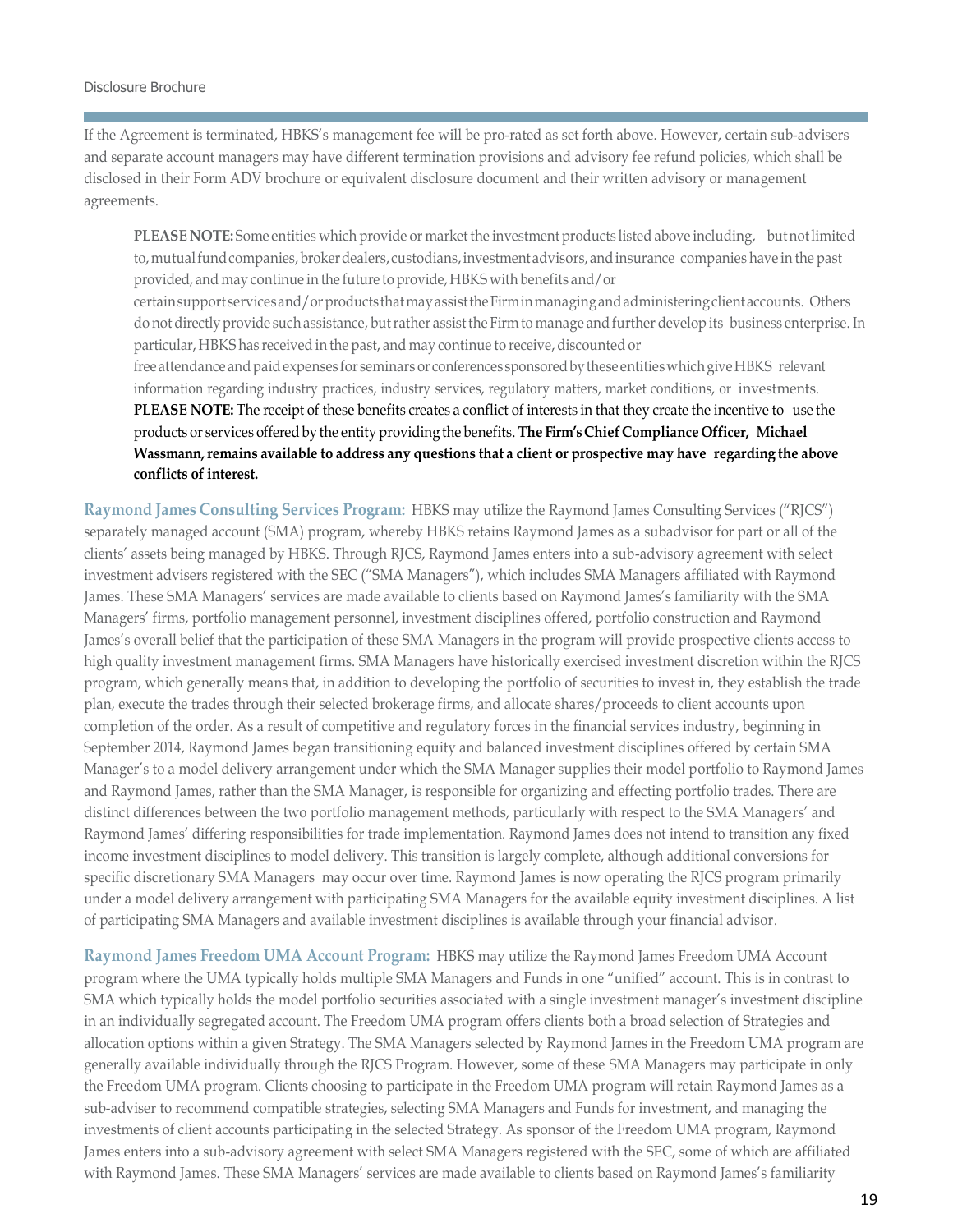with the SMA Managers' firms, portfolio management personnel, investment disciplines offered, portfolio construction and its overall belief that the participation of these SMA Managers in the program will provide clients access to high quality investment advice. In addition to SMA Managers, Raymond James may also select Funds to populate the asset allocation (if it's investment committee believes the Fund's investment discipline aligns with the allocation). The Raymond James investment committee will typically make a Fund selection when it believes an SMA allocation would be impractical due to the relatively small allocation percent or asset class fit, such as alternatives/commodities, fixed income, international and small- to mid-cap oriented sectors. For example, a Fund may be selected instead of an SMA Manager to fill the allocation if the amount being invested in the asset class could not be economically invested in the SMA Manager's model portfolio (which may be comprised of 100+ individual securities holdings), or if the asset class itself is not available in an SMA format due to capacity constraints (such as liquidity in small cap and international securities), diversification constraints (such as fixed income minimum investments), and/or general availability (such as alternatives/commodities). While the Freedom UMA program offers access to a wide array of SMA Managers and investment disciplines, these offerings are limited to those SMA Managers that agree to participate at the negotiated terms of the sub-advisory agreement with Raymond James. In addition, the Raymond James investment committee will only consider for potential investment those Funds with which Raymond James has entered into a selling agreement with the fund company managing or distributing the Fund. Leveraging off the research performed by SMA Manager research & due diligence, the Raymond James investment committee constructs multiple strategies comprised of a combination of SMA Managers and Funds representing a broad array of asset classes and investment styles. The Raymond James investment committee identifies asset classes and investment styles that perform differently under varying market conditions, yet are considered complementary to one another. The composition of a given strategy may include domestic and international equities, and where applicable, fixed income, real estate investment trusts, commodity and other alternative investment funds to enhance diversification. A list of available strategies and allocation options can be obtained through your financial advisor. Raymond James, AMS and/ or the investment committee may develop and offer additional strategies in the future, discontinue previously offered strategies, may add or remove SMA Managers and/or Funds, or modify the target allocations of the Strategies at any time.

Clients will pay fees for services provided through the RJCS SMA program and Freedom UMA program which are separate from and in addition to investment management fees charged by HBKS. The amount of the additional fees will depend on the nature of the services being provided, the Raymond James program being used, and the number of Third-Party Service Providers involved, and may change over time based on changed circumstances. Pursuant to the Raymond James RJCS SMA program and Freedom UMA program, the fees paid beyond the management fee to HBKS will be based on the amount of assets under management and will cover all management fees for the SMA Managers, management fees for Raymond James, transaction costs, and other fees and charges related to holding and managing your assets. As such, the fees charged under these programs constitute WRAP fee programs under the federal securities laws. Clients using either the Raymond James RJCS SMA program or the Freedom UMA program will be provided a copy of the Raymond James Form ADV, Part 2A, Appendix 1 WRAP Fee Program Brochure which will disclose the issues relevant to the WRAP Fee programs.

**Please Note (Wrap Feeprograms):** Under a wrap program, the wrap program sponsor arranges forthe investor participant to receive investment advisory services, the execution of securities brokerage transactions, custody and reporting services for a single specified fee. Participation in a wrap program may cost the participant more orlessthanpurchasingsuchservices separately.Thetermsandconditionsofawrapprogramengagement are more fully discussed in the sponsor's wrap fee program brochure. **Conflict of Interest:** Because wrap program transaction fees and/orcommissionsarebeingpaidbythewrapprogramsponsor,the sponsorcouldhavean economic incentive to minimize the number of trades in the client's account and to otherwise choose options inmanaging the assets that are less costly to the wrap program sponsor, regardless of whether these are the best options for the client or provide optimal service and outcome forthe client. HBKS's investment advisory fee shall be separate from, and in addition to, the wrap program fee. **ANY QUESTIONS: HBKS's Chief Compliance Officer, Michael G. Wassmann, JD, remains available to address any questions that you may have regarding the above.**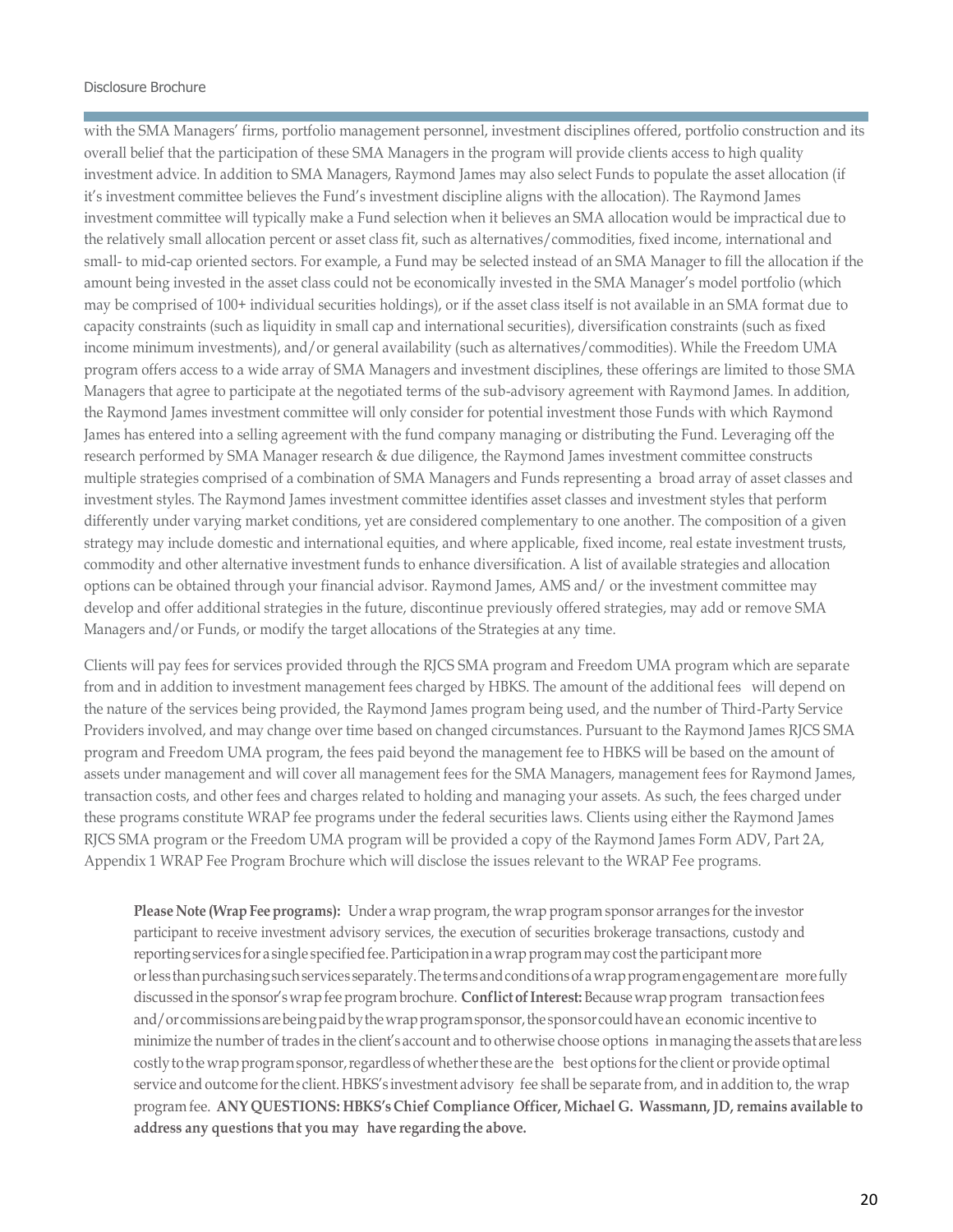**Alternative Investments:** If alternative investments are appropriate and a client is interested in considering such investments, HBKS may introduce the client to iCapital Network, which is an outsourced alternative investment platform which provides research and technology that offers HBKS clients access to select Private Fund managers. iCapital sources and performs due dili- gence on Private funds, and provides HBKS and HBKS clients with education, administration and reporting on its fund offerings. iCapital provides analytical tools and due diligence information to evaluate the investment merits and risks of investments selected by iCapital's research team. HBKS will introduce clients to iCapital when they feel that the products and services offered may fit with the client's investment objectives and overall portfolio. Through discussions with iCapital representatives in conjunction with your HBKS representative, the client determines whether or not they will invest in an iCapital product. Please Note: Alternative investment involve various risk factors, including, but not limited to, potential for complete loss of principal, liquidity constraints and lack of transparency, a complete discussion of which is set forth in each alternative investment's offering documents, which will be provided to each client for review and consideration. Unlike liquid investments that a client may own, alternative invest- ments do not provide daily liquidity or pricing. Each prospective client investor may be required to complete subscription docu- ments, pursuant to which the client shall establish that he/she is qualified for alternative investments, and acknowledge and accept the various risk factors that are associated with such an investment.

**Cryptocurrency:** Crypto is a digital currency that can be used to buy goods and services, but uses an online ledger with strong cryptography (i.e., a method of protecting information and communications with codes) to secure online transactions. Unlike conventional currencies issued by a monetary authority, cryptocurrencies are generally not controlled or regulated and their price is determined by the supply and demand of their market. As such, cryptocurrencies are a speculative investment and subject to significant swings in value. Any investment in cryptocurrencies carries significant risk, including risk of loss of principal. You may instruct HBKS to not invest in cryptocurrencies. **ANY QUESTIONS: HBKS's Chief Compliance Officer, Michael G. Wassmann, JD, remains available to address any questions that you may have regarding the above.**

**Portfolio Activity:** HBKS has a fiduciary duty to provide services consistent with the client's best interest. As part of its investment advisory services, HBKS will review client portfolios on an ongoing basis to determine if any changes are necessary based upon various factors, including, but not limited to, investment performance, mutual fund manager tenure, style drift, and/or a change in the client's investment objective. Based upon these factors, there may be extended periods of time when HBKS determines that changes to a client's portfolio are neither necessary nor prudent. Of course, as indicated below, there can be no assurance that investment decisions made by HBKS will be profitable or equal any specific performance level(s).

### <span id="page-20-0"></span>**9. DISCIPLINARY INFORMATION**

There are no material disciplinary proceedings.

### <span id="page-20-1"></span>**10.OTHER FINANCIAL INDUSTRY ACTIVITIES AND AFFILIATIONS**

In addition to the investment management services listed above which make up the majority of its business, HBKS also has affiliates which provide a limited amount of other investment related services.

**Limited Use Broker/Dealer:** HBK Sorce Brokerage LLC, a limited use broker/dealer registered with FINRA and the State of Ohio, is an affiliate of the Firm. HBK Sorce Brokerage LLC is currently approved for limited activity related to the purchase and sale of mutual funds in Ohio, and the receipt of referral fees from other broker/dealers. Only a limited number of existing retail client accounts have been established and are currently serviced through this broker/dealer, and one referral agreement is in place with PKS, a third-party broker/dealer. HBK Sorce Brokerage LLC may expand its activities to other investment related areas in the future as permitted under federal and state law.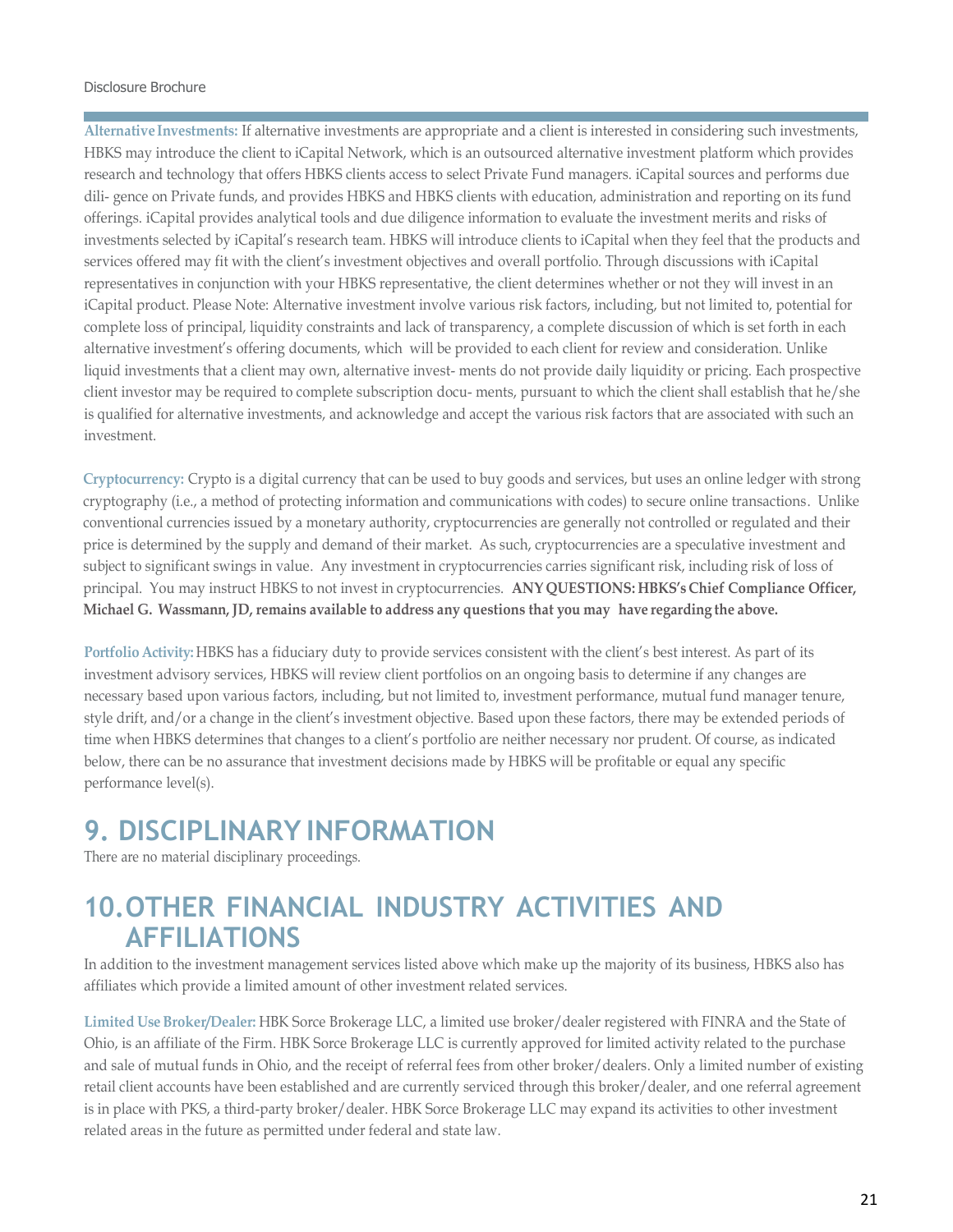Phillip L. Wilson, an associated person of HBKS, is also the President and a registered representative of HBK Sorce Brokerage LLC. When placing securities transactions through HBK Sorce Brokerage LLC in his separate capacity as a registered representative, he may earn sales commissions. He spends a small portion of his time on these activities.

**Conflict of Interest:** The recommendation by HBKS's representatives that a client engage the services of HBK Sorce Brokerage LLC, in its capacity as a limited use/broker dealer, presents a **conflict ofinterest**, as the receipt of commissions may provide an incentive to recommend commission products based on commissions to be received by HBK Sorce Brokerage LLC, rather than on a particular client's need. No client is under any obligation to purchase any commission products from HBK Sorce Brokerage LLC or any of its registered representatives.Clients are remindedthattheymay purchase commission products recommended by HBKS

through other, non-affiliated broker-dealers. No client is under any obligation to engage HBK Sorce Brokerage LLC in its capacity as a limited use broker/dealer. See Item 5 above for a discussion on conflicts of interests resulting from brokerage products sales through, and referrals to, PKS. **The Firm'sChief Compliance Officer, MichaelWassmann,** remains available to address any questions that a client or prospective may have regarding the above conflicts of **interest.**

**Accounting Activity:** The accounting firm of Hill, Barth & King LLC (d.b.a. HBK CPAs & Consultants) is an affiliate of HBKS and provides accounting and other consulting services. Some HBKS IARs are also accountants with Hill, Barth & King LLC. Many Hill, Barth & King LLC employees are not HBKS IARs and, therefore, will not provide advisory services through the HBKS. However, in their capacities as Certified Public Accountants, these individuals may provide advice about securities that is incidental to their accounting practices. Some of the clients of Hill, Barth & King LLC may be referred to HBKS for advisory services. Some clients of HBKS may be referred to Hill, Barth & King, LLC for accounting or consulting services. No direct solicitor/referral fees are paid as a result of this relationship. HBKS emphasizes that clients are under no obligation to use Hill, Barth & King LLC for accounting or consulting services.

**Conflict of Interest:** The recommendation by HBKS's representatives that a client engage the services of Hill, Barth& King LLC, in its capacity as a CPA firm or as a consultant, presents a **conflict of interest**. No client is under any obligation to engage Hill, Barth & King LLC, in its capacity as a CPA firm or as consultants. **The Firm's Chief Compliance Officer, Michael Wassmann,remains available to address any questions that a client or prospective may have regarding the above conflicts of interest.**

**Insurance Activity:** HBKS is an affiliate of HBK Sorce Insurance LLC. Some of HBKS's IARs are also licensed as independent insurance agents and offer insurance products through several third-party life, disability and other insurance companies. HBKS IARs may recommend insurance products offered by these companies, and HBK Sorce Insurance LLC may be used as an insurance agency in those transactions. If clients of HBKS purchase insurance products through HBK Sorce Insurance LLC, the agents and HBK Sorce Insurance LLC will receive compensation. Thus, a conflict exists between HBKS interests and those of HBKS clients. Clients are under no obligation to purchase insurance products through HBK Sorce Insurance LLC.

**Conflict of Interest:** The recommendation by HBKS's IARs that a client purchase an insurance commission product, and/or use HBK Sorce Insurance LLC as an agency in that transaction, presents a **conflict ofinterest**, as the receipt of commissions by the IAR and/or HBK Sorce Insurance LLC may provide an incentive to recommend insurance products based on commissions to be received, rather than on a particular client's need. No client is under any obligation to purchase any commission products from an HBKS IAR or HBK Sorce Insurance LLC or any of its licensed insurance agents. Clients are reminded that they may purchase insurance products recommended by HBKS IARs through other, non-affiliated insurance agents. **The Firm's Chief Compliance Officer, Michael Wassmann,remains available to address any questions that a client or prospective may have regarding the above conflicts ofinterest.**

**AffiliatedPrivateFunds:** HBKS is an affiliate entity of Park Shore Partners LLC, an SEC registered investment adviser serving as General Partner and/or Investment Manager of the Park Shore Opportunity Fund Ltd., and its feeder funds, including the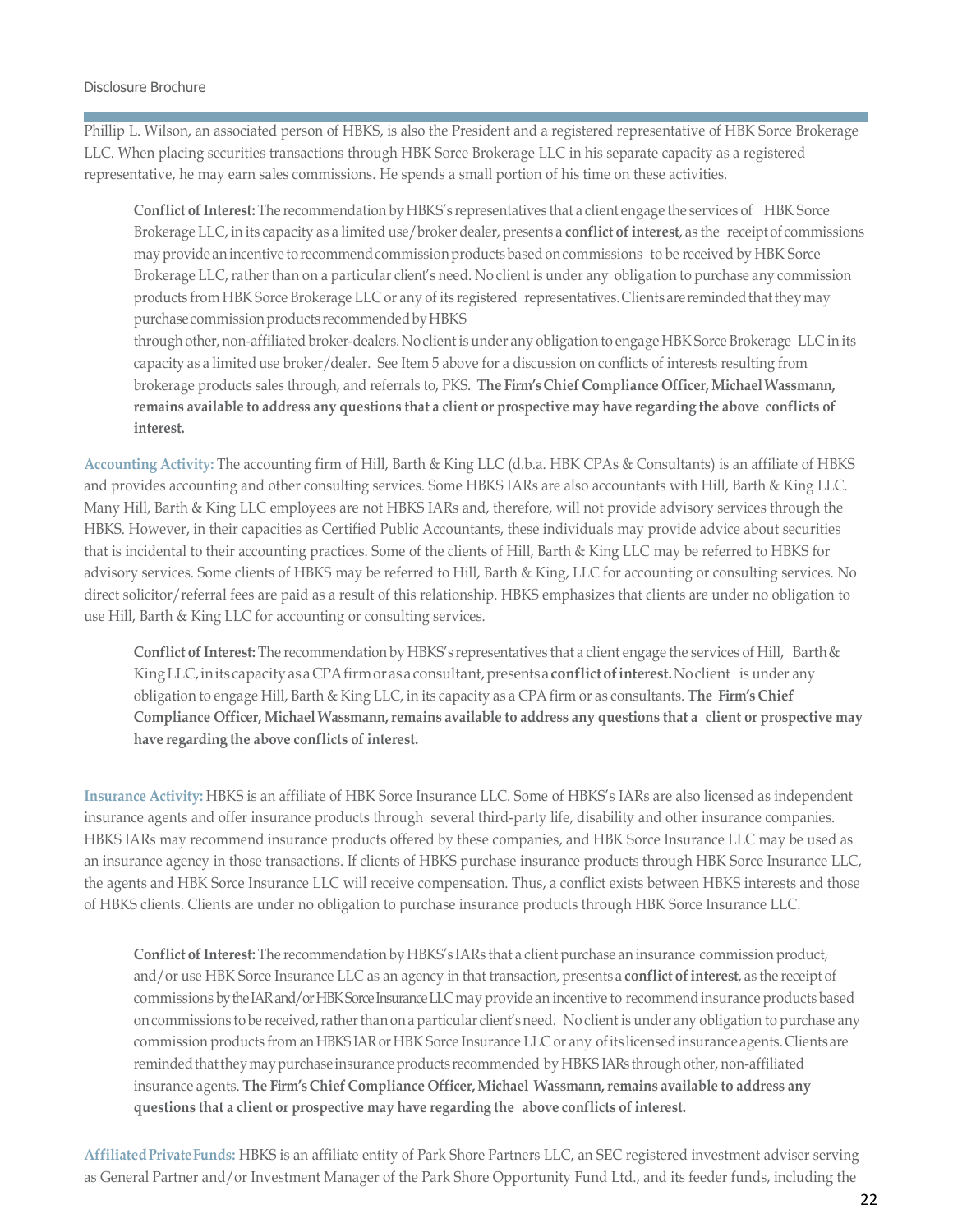Park Shore Opportunity US Fund LP and the Park Shore Opportunity Offshore Fund Ltd. (together, the "Affiliated Funds"). For more information on the details, conflicts of interests, risks and other disclosures related to the Affiliated Funds see Item 4 above.

**InvestmentBanking Referrals:** HBKS has entered into an agreement as part of an established relationship with a broker-dealer where HBKS can refer clients who need investment banking services to another third-party broker dealer that is licensed to provide such services. Investment banking services include conducting securities transactions such as raising capital through the issuance and sale of securities, the purchase or sale of a business that involves the sale of securities, or similar transactions. HBKS only refers this type of business, and does not conduct any investment banking activity. HBKS receives compensation if a referral leads to a successful investment banking transaction.

**PLEASE NOTE: Conflicts of Interest.** The ability of HBKS to receive compensation by referring clients to a third-party brokerdealerforinvestment banking services creates *a conflict of interest,* as it creates the incentive to make such referrals to obtain compensation rather than because it is in the client's best interests. Clients are under no obligation to use investment banking services referred by HBKS. **The Firm'sChief Compliance Officer, MichaelWassmann,remains available to address any questions regarding this conflict of interest.**

**PLEASE NOTE: Conflicts of Interest.** One of HBKS's IARs is also an investment banking representative of thenonaffiliated,third-partyinvestmentbankerwhoprovidestheinvestmentbankingservicespursuanttothe above referenced referrals. As such, that IAR could obtain compensation pursuant to a referral to the third-party investment banker. This creates **a conflict ofinterest** in that a referral could be made to benefit that IAR rather than because it is in the client's best interests. Clients are under no obligation to use investment banking services referred by HBKS. **The Firm's Chief Compliance Officer, MichaelWassmann,remains available to address any questions regarding this conflict of interest.**

**Back OfficeServices forThird-PartyAdvisers:** HBKS provides back-office services to third-party investment advisers, including investment advisers affiliated with HBKS. The back-office services include providing trade and rebalance services, allocation services, model development, proposal and report preparation, compliance consulting, administrative services, and other related services. HBKS provides these services pursuant to consulting, sub-advisory or similar agreements, and does not act as a representative or agent of the third-party investment advisers. Please Note: Some of the third-party investment advisers for which HBKS provides back office services are also affiliated entities of HBKS, and may also have investment adviser representatives who are dually registered with HBKS. Since dually registered investment adviser representatives provide services through a third-party investment adviser, conflicts of interest exist as the adviser representatives may have the incentive to recommend the services of one firm over the other based on the amount of compensation they can earn individually, or based on the compensation to be received by HBKS.

**Affiliate Registered InvestmentAdvisors:** HBKS is affiliated with UP Strategic Wealth Investments Advisors, LLC d.b.a. Steel Tower Investments, a Pennsylvania registered investment adviser. Steel Tower is a third-party which operates as a separate entity from HBKS, but is subject to common ownership and/or control with HBKS. Steel Tower provides investment advisory services to its clients, but has no overlapping clients with HBKS.

**Conflict of Interest:** The recommendation by HBKS's representatives that a client engage the services of Steel Tower Investments, in its capacity as a registeredinvestment adviser, presents a conflict of interest, as the receipt of advisory fees may provide an incentive to recommend such services based on fees received by the controlling parties, rather than on a particular client's need. No client is under any obligation to retain SteelTower Investments, or any ofits investment adviser representatives.**The Firm'sChief Compliance Officer,Michael Wassmann,remains available to address any questions that a client or prospective may have regarding the above conflicts ofinterest.**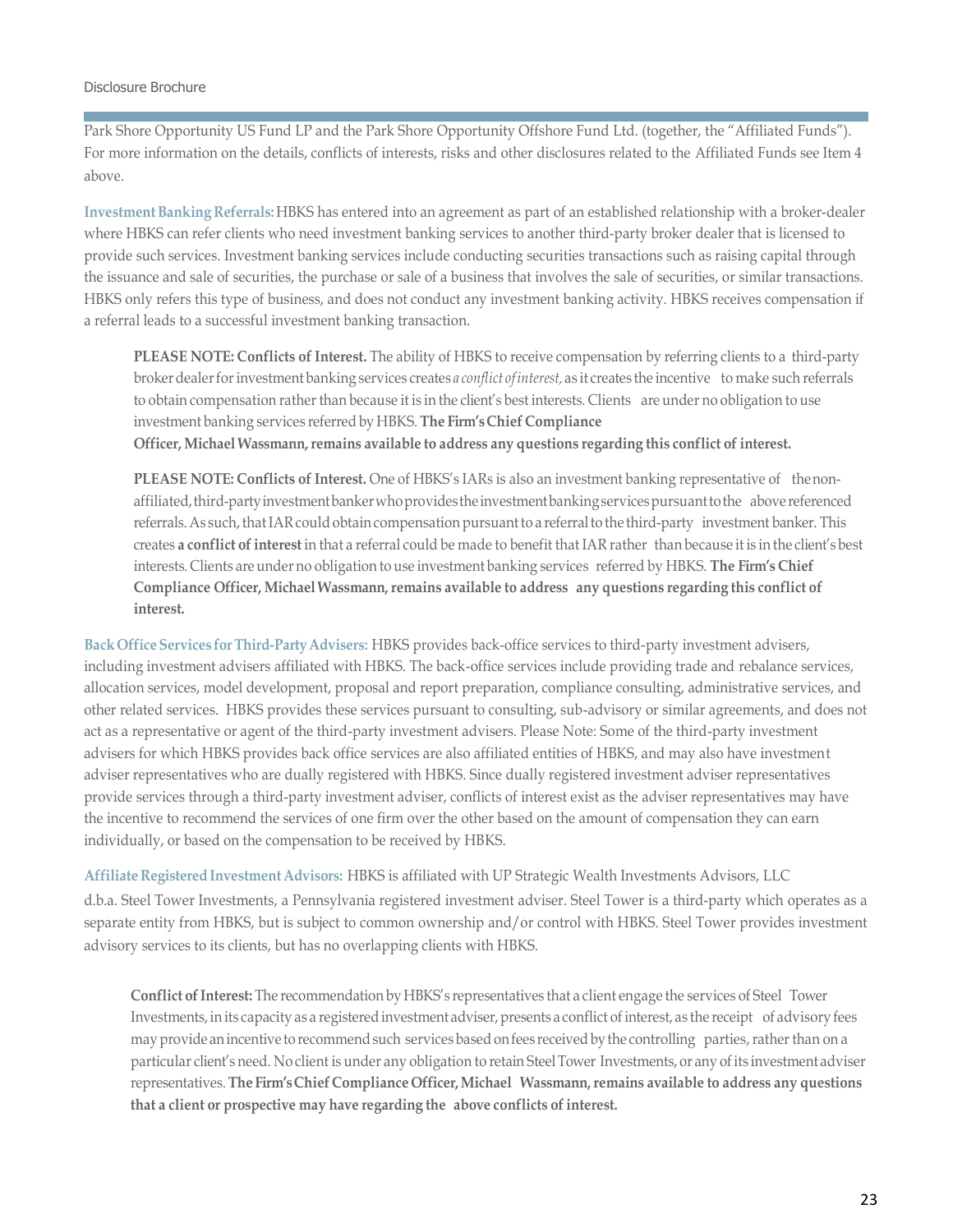HBKS is affiliated with KCoe Wealth Management, LLC (KCoe), an SEC registered investment adviser. It is a third- party which operates as a separate entity from HBKS, but has some common ownership and/or control with HBKS. KCoe provides investment advisory services to its clients, and has no overlapping clients with HBKS.

**Conflict of Interest:** The recommendation by HBKS's representatives that a client engage the services of KCoe, in its capacity as a registered investment adviser, presents a conflict of interest, as the receipt of advisory fees may provide an incentive to recommend such services based on fees received by the controlling parties, rather than on a particular client's need. No client is under any obligation to retain KCoe, or any of its investment adviser representatives. **The Firm's Chief Compliance Officer, MichaelWassmann,remains available to address any questions that a client or prospective may have regarding the above conflicts of interest.**

**AssetAcquisitionConsultingandAdvisoryServices:**HBKS provides consulting and advisory services in connection with transactions involving asset acquisitions, including the purchase or sale of the operating assets of a company. The consulting and advisory services include, but are not limited to, providing services related to valuation, marketing, data gathering, negotiation and other advice as to the process of completing the transaction. These services do not include transactions which involve the purchase or sale of securities. Any merger or acquisition transaction involving the purchase or sale of securities would be referred to a third-party investment banking firm as provided above.

**Conflict of Interest:** The recommendation by HBKS's representatives that a client use its asset acquisition consulting and advisory services presents a conflict of interest, as the receipt of fees for such services may provide an incentive to recommend such services based on fees received, rather than on a particular client's need. No client is under any obligation to retain HBKS for such services. **The Firm's Chief Compliance Officer, Michael Wassmann, remains available to address any questions that a client or prospective may have regarding the above conflicts of interest.**

**Michael Wassmann, the HBKS Chief Compliance officer, holds positions with several of the affiliated entities, including: Chief Compliance Officer and investment advisor representative with Park Shore Partners, Chief Compliance Officer and registered representative with HBK Sorce Brokerage LLC, and President of HBK Sorce Insurance LLC. He is not a producing representative of HBKS or any of these other entities.**

### <span id="page-23-0"></span>**11. CODE OF ETHICS, INTEREST IN CLIENT TRANSACTIONS AND PERSONAL TRADING**

HBKS has adopted a Code of Ethics containing guidelines and standards for all Firm IARs. Through this Code of Ethics the Firm is committed to complying with all applicable laws and regulations governing its business. The Firm pledges to protect client interests at all times consistent with fiduciary duties owed to clients of honesty, good faith, and fair dealing. All IARs are expected to adhere strictly to the guidelines, procedures, and high standards of practice established in the Code of Ethics.

Obligations under the Code of Ethics include reporting and avoiding conflicts of interest in connection with personal securities transactions as described below. HBKS also maintains and enforces written policies reasonably designed to prevent the misuse of material non-public information by HBKS and all employees.

Firm policy is that client accounts shall have priority over HBKS employee accounts in connection with the purchase or sale of investments. Firm employees also cannot use knowledge of actual or potential client trades to benefit their accounts. This policy is to prevent actions by Firm employees that could adversely affect, or gain advantage from, client investment activity. Only in limited circumstances (set forth below) can HBKS employees buy or sell investments for their personal accounts that are identical to recommendations to, or trades by, clients.

The limit on employee personal account activity has a few exceptions where the risk of harm to clients is alleviated, and/or the opportunity for improper benefit to employees does not exist.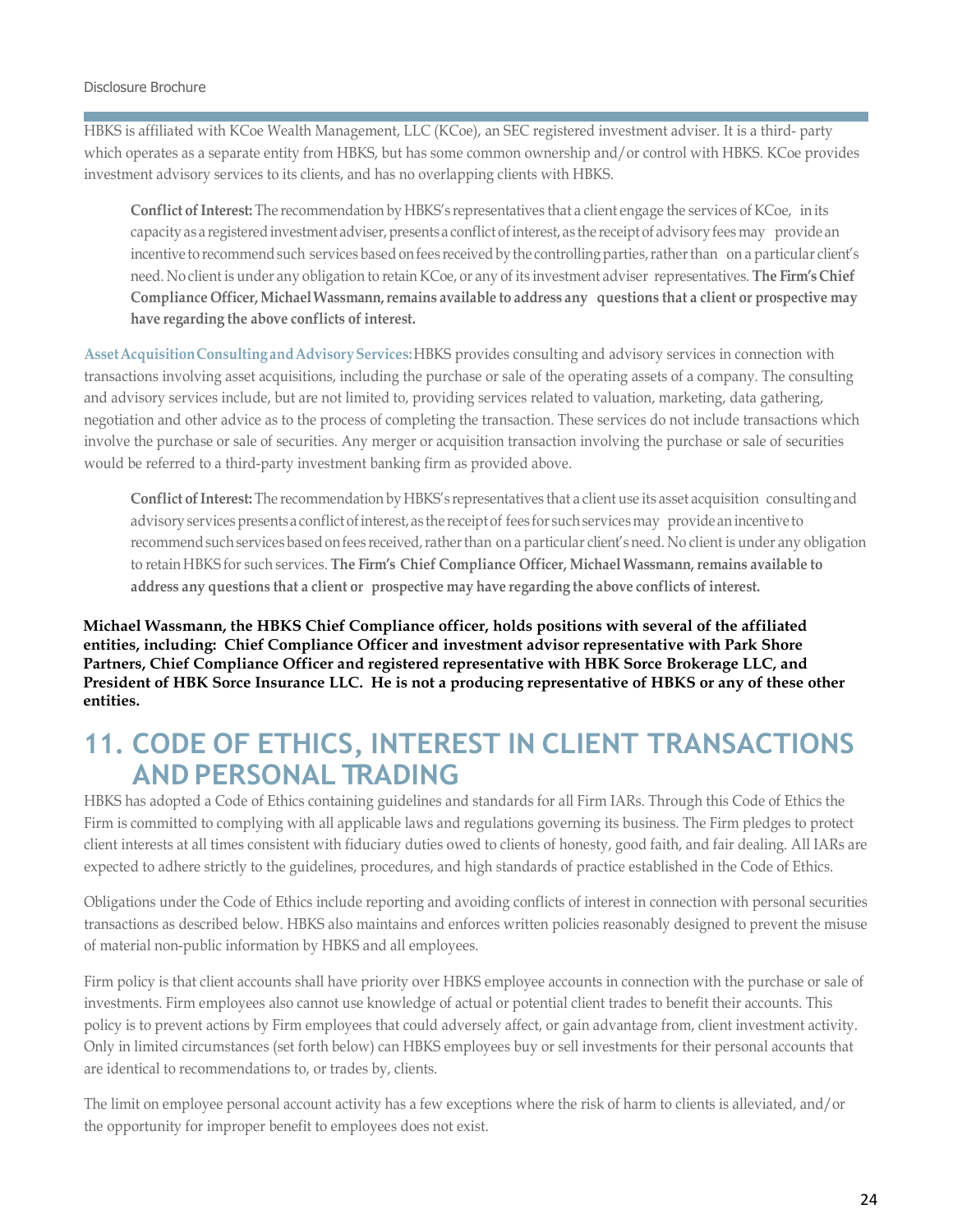One exception is for securities thattrade in sufficiently broadand active markets to permit transactions by clients to be completed without an appreciable impact on the markets of the securities. Another exception is for obligations of the U.S. Government.

Employees may also purchase shares in open-end mutual funds, which are purchased or redeemed at a fixed net asset value price specific to the date of purchase or redemption. As such, transactions in mutual funds are not likely to have an impact on the prices of the fund shares in which clients invest. Firm personnel may also trade if the timing is distant enough from clients' trades that the employees' activity cannot benefit from or cause harm to the clients' trades.

Under certain circumstances, exceptions may be made to the policies stated above by the Chief Compliance Officer. Records of any exceptions, including the reasons, will be maintained with HBKS's records.

Recommending an investment to clients when an HBKS affiliate has a financial interest in the investment, or will receive compensation in connection with the investment (beyond the fees and commissions disclosed elsewhere in this Brochure), presents a conflict of interest. Such transactions are not permitted unless given prior approval. Clients are advised that they are under no obligation to follow such recommendations.

Protecting client private information is a top priority for HBKS. Pursuant to the requirements of the Gramm-Leach-Bliley Act, HBKS has instituted policies and procedures so that customer information is kept private and secure. It is also HBKS's policy not to share information unless required to process a transaction, at the request of clients, as required by law, or as otherwise expressly permitted in our Privacy Policy. In the course of servicing client accounts, HBKS may share some information with its service providers, such as transfer agents, custodians, broker-dealers, technology solution providers, accountants, and lawyers. We may also share information with the Firm's affiliate companies to offer or provide further products or services. For a list of our affiliates, please refer to the Firm's Privacy Policy.

HBKS restricts internal access to nonpublic personal information about clients to those employees who need to know that information to provide products or services to clients. It has always been and is HBKS's policy not to sell information about current or former clients or their accounts to anyone.

A copy of HBKS's Privacy Policy notice will be provided to all clients prior to, or contemporaneously with, the execution of an Agreement. Thereafter, HBKS will deliver or offer a copy of the current Privacy Policy notice to clients on an annual basis. The full text of the Code of Ethics is available to clients upon request.

### <span id="page-24-0"></span>**12. BROKERAGE PRACTICES**

In the event that the client requests that the Firm recommend a broker-dealer/custodian for execution and/or custodial services (exclusive of those clients that may direct the Firm to use a specific broker-dealer/custodian), HBKS generally recommends that investment management accounts be maintained at Schwab, Fidelity, Raymond James, and/or TD Ameritrade. When engaging HBKS to provide investment management services, the client will be required to enter into a formal Agreement with HBKS setting forth the terms and conditions under which HBKS shall manage the client's assets, and a separate custodial/clearing agreement with each designated broker-dealer/custodian.

Factors that the Firm considers in recommending Schwab, Fidelity, Raymond James, and/or TD Ameritrade (or any other brokerdealer/custodiantoclients) include historical relationship with the Firm, financial strength, reputation, execution capabilities, pricing, research, and service. Although the commissions and/or transaction fees paid by HBKS's clients shall comply with the Firm's duty to obtain best execution, a client may pay a commission that is higher than another qualified broker-dealer might charge to effect the same transaction where the Firm determines, in good faith, that the commission/transaction fee is reasonable in relation to the value of the brokerage and research services received. In seeking best execution, cost is not the determinative factor, but whether the transaction represents the best qualitative execution, taking into consideration the full range of a broker-dealer's services, including the value of research provided, execution capability, commission rates, transaction costs, and responsiveness. Accordingly, although HBKS will seek competitive rates, it may not necessarily obtain the lowest possible commission rates for client account transactions. The brokerage commissions or transaction fees charged by the designated broker-dealer/ custodian are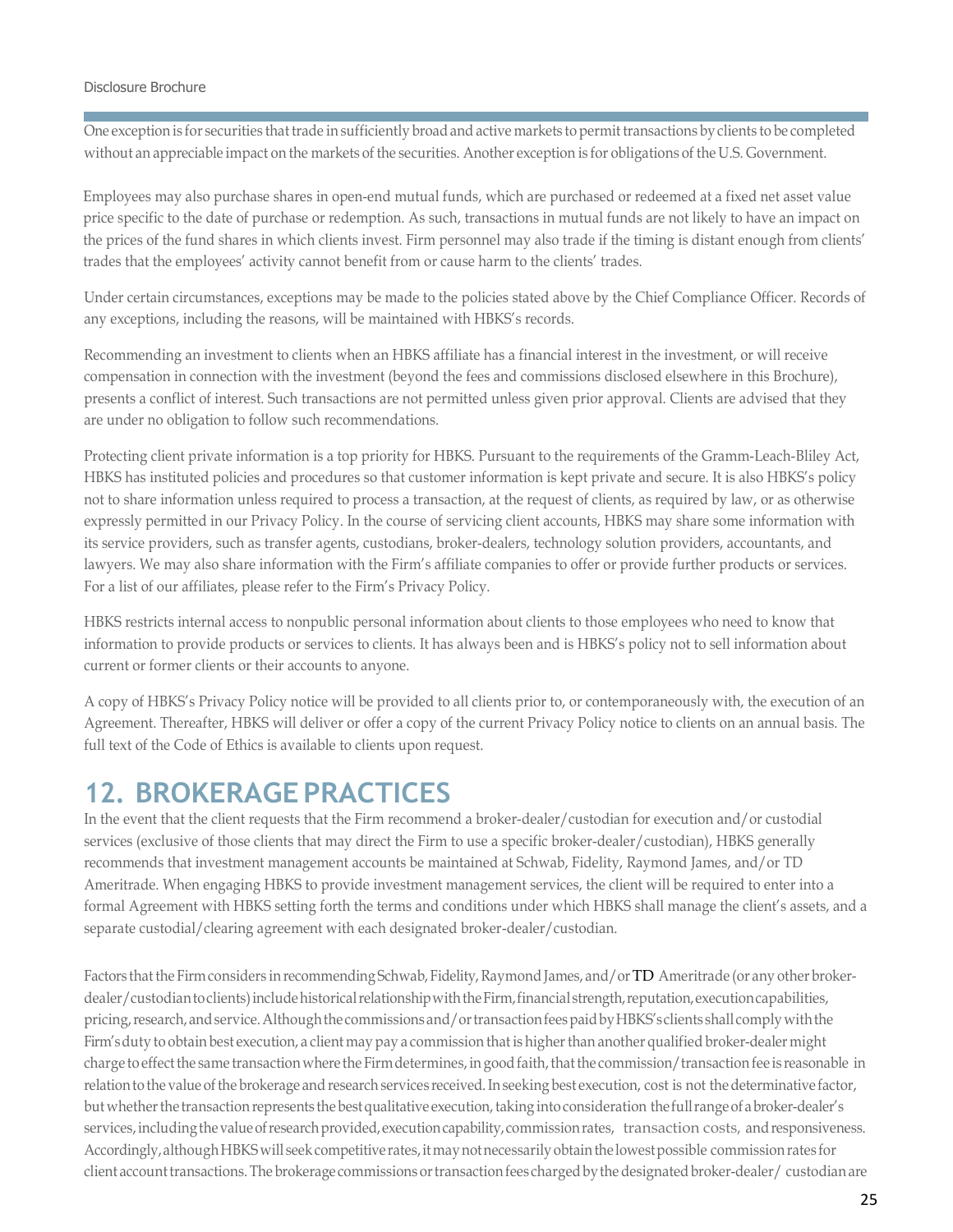exclusive of, and in addition to, HBKS's investment management fee. The Firm's best execution responsibility is satisfied if securities that it purchases for client accounts are mutual funds that trade at net asset value as determined at the daily market close.

**ResearchandAdditionalBenefits:** Although not a material consideration when determining whether to recommend that a client utilize the services of a particular broker-dealer/custodian, HBKS receives from Schwab, Fidelity, Raymond James, and/ or Ameritrade (or another broker-dealer/custodian) without cost and/or at a discount, support services and/ or products, certain of which assist the Firm to better monitor and service client accounts maintained at such institutions. Included within the support services that may be obtained by the Firm are investment-related research, pricing information, market data, software and other technology that provide access to client account data, compliance and/or practice management-related publications, discounted or gratis consulting services, discounted and/or gratis attendance at conferences, meetings, educational events, marketing support, computer hardware and/or software, and/or other products used by HBKS in furtherance of its investment advisory business operations.

As indicated above, certain of the support services, discounts and/or products received assist the Firm in bringing new clients and advisors into the firm, as well as managing and administering client accounts. Others do not directly provide such assistance, but rather assist the Firm to manage and further develop its business enterprise. In particular, HBKS has received in the past, and may continue to receive, waved or reduced charges when clients transfer to a new custodian, discounted or free attendance at seminars or conferences sponsored by custodians, broker-dealers or service providers which give HBKS relevant information regarding industry practices, industry services, regulatory matters, market conditions, or investments. HBKS's clients do not pay more for investment transactions effected and/or assets maintained at Schwab, Fidelity, Raymond James, and/or Ameritrade as a result of these arrangements.

When the Firm receives these products and services they will be used generally for all Firm business, not just for those accounts which paid commissions to the broker/dealer who provided the products or services.

**PLEASE NOTE:** The receipt of these benefits creates a conflict of interests in that they create the incentive to use the products or services offeredby the entity providing the benefits. **The Firm'sChief Compliance Officer, Michael Wassmann,remains available to address any questions that a client or prospective may have regarding the above conflicts of interest.**

In limited circumstances, clients may instruct HBKS to use particular broker/dealers for transactions in their accounts. Clients who want to direct the Firm to use a specific broker/dealer should understand that this may prevent the Firm from effectively negotiating brokerage compensation and other transaction terms on their behalf, and may cost the client more money or result in lost opportunity. This may also prevent HBKS from obtaining favorable terms on net price and execution. Thus, clients should consider whether the commission expenses, execution, clearance, and settlement capabilities they obtain are favorable compared to those that HBKS would otherwise obtain on the clients' behalf. Clients are encouraged to discuss available alternatives with their IARs.

When appropriate and allowed by the custodian, trades in client accounts will be aggregated into block trades. These accounts are managed on a limited discretionary basis. Block trades can be made for stocks and bonds. Trades are entered in an average price account and, following execution, the shares are allocated to the appropriate accounts. Block trades are initiated pursuant to account objectives (as determined by the investment advisor representative), and trades are divided among client accounts based on the quantity desired in each account relative to the size of the account (also as determined by the investment advisor representative). All accounts are treated equally when receiving the average price determined. If a block trade is not filled on the day the order is placed, it expires or is canceled and then is reviewed the next day to consider reentry. HBKS keeps copies of block trade tickets and custodian confirmations. Neither HBKS nor its investment advisor representatives will receive additional compensation as a result of block trading.

When beneficial to clients, individual debt or equity transactions may be implemented through broker/dealers with whom HBKS or clients have arrangements for prime brokerage clearing services. In these cases, clients will incur both the transaction fee charged by the executing broker/dealer and a "trade-away" fee charged by the Custodian.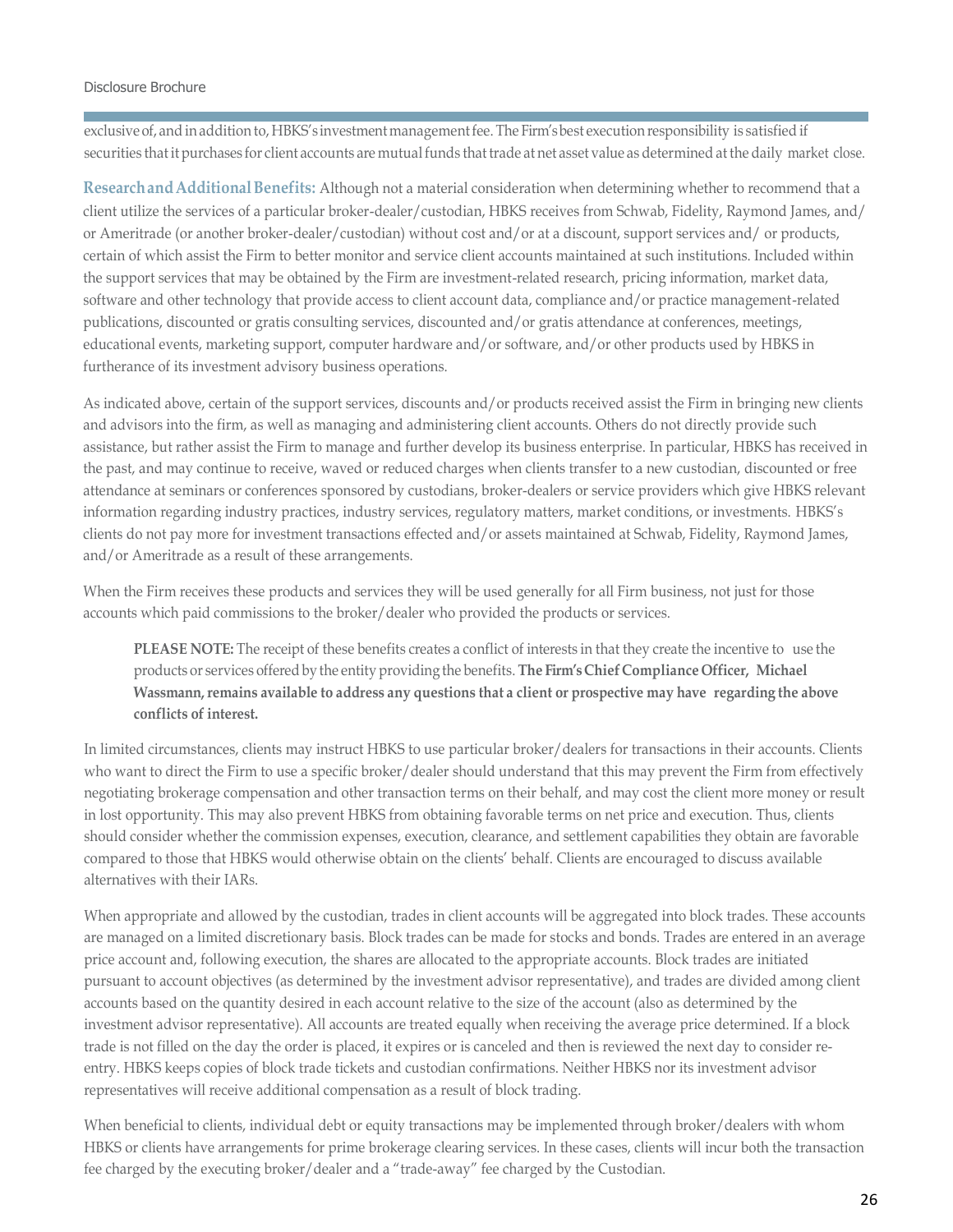HBKS may utilize independent brokers/dealers to facilitate the purchase and sale of fixed income securities for certain client portfolios. These accounts may incur fees and charges from the independent brokers and dealers including, but not limited to, prime brokerage, trade-away services, markups, commissions, and other transactional and account servicing fees.

If an error is made or caused by HBKS while placing trade orders in a client's account, HBKS, working in coordination with the appropriate Custodian, will rectify that error. The policy of HBKS is to put clients in the same position they would have been had the error not taken place. Clients will not suffer any loss and will not be permitted to retain any gain resulting from a trade error by the Firm. While HBKS will work at the clients' direction to correct trade errors resulting due to mistakes made by clients, HBKS will not be responsible for any losses suffered as a result of those errors. The full policy is detailed in the HBKS Advisory Policies and Procedures Manual.

When an account is transferred from one broker-dealer to another, the client may incur fees in connection with the transfer of the account. Sometimes the new Custodian receiving the account will reimburse those transfer related charges to the client's account.

### <span id="page-26-0"></span>**13. REVIEW OF ACCOUNTS**

HBKS IARs will meet with clients (and designated third parties such as accountants and attorneys) to gather information regarding clients' financial situations, investment objectives, risk tolerance, time horizons, and other relevant information. The information is compiled using various methods and sources, including interviews, correspondence, questionnaires, review of other information provided by the client or third parties, and client suitability profiles. Client portfolios are developed based on client circumstances and objectives.

HBKS monitors client accounts continuously to ensure management services are consistent with clients' ongoing investment needs and objectives. The Firm provides supervision and balancing of portfolios and monitors separate account managers as changes in market conditions and client circumstances require.

An IAR of the Firm will contact and seek to meet with clients at least annually, at the Client's specific request, or upon changed circumstances to reevaluate the clients' needs and objectives. While meeting in person is preferred and encouraged, depending on circumstances, the meetings may be held via telephone if it is not practicable to meet in person. In the rare occasion where the client chooses not to meet with an IAR, client information may be confirmed or updated through phone calls and/or correspondence. Other factors that may trigger a review include, but are not limited to, significant market corrections, large deposits or withdrawals from accounts, and client requests for an additional review. Client portfolios can be adjusted based on any changes.

HBKS is not required to verify any information received from clients or from their designated professionals. The Firm is expressly authorized to rely thereon. Moreover, clients are advised that it remains their responsibility to promptly notify HBKS of any changes in their financial situation or investment objectives that require reevaluating and/or revising previous recommendations and/or services.

## <span id="page-26-1"></span>**14. CLIENT REFERRALS AND OTHER COMPENSATION**

**Participation in Schwab Advisor Network®:** The Firm receives client referrals from Charles Schwab & Co., Inc. ("Schwab") through the Firm's participation in Schwab Advisor Network® ("the Service"). The Service is designed to help investors find an independent investment advisor. Schwab is a broker-dealer independent of and unaffiliated with the Firm. Schwab does not supervise the Firm or its IARs and has no responsibility for the Firm's management of clients' portfolios or the Firm's other advice or services. The Firm pays Schwab fees to receive client referrals through the Service. The Firm's participation in the Service may raise conflicts of interest described below.

The Firm pays Schwab a Participation Fee on all referred clients' accounts that are maintained in custody at Schwab and a Non- Schwab Custody Fee on all accounts that are maintained at, or transferred to, another custodian. The Participation Fee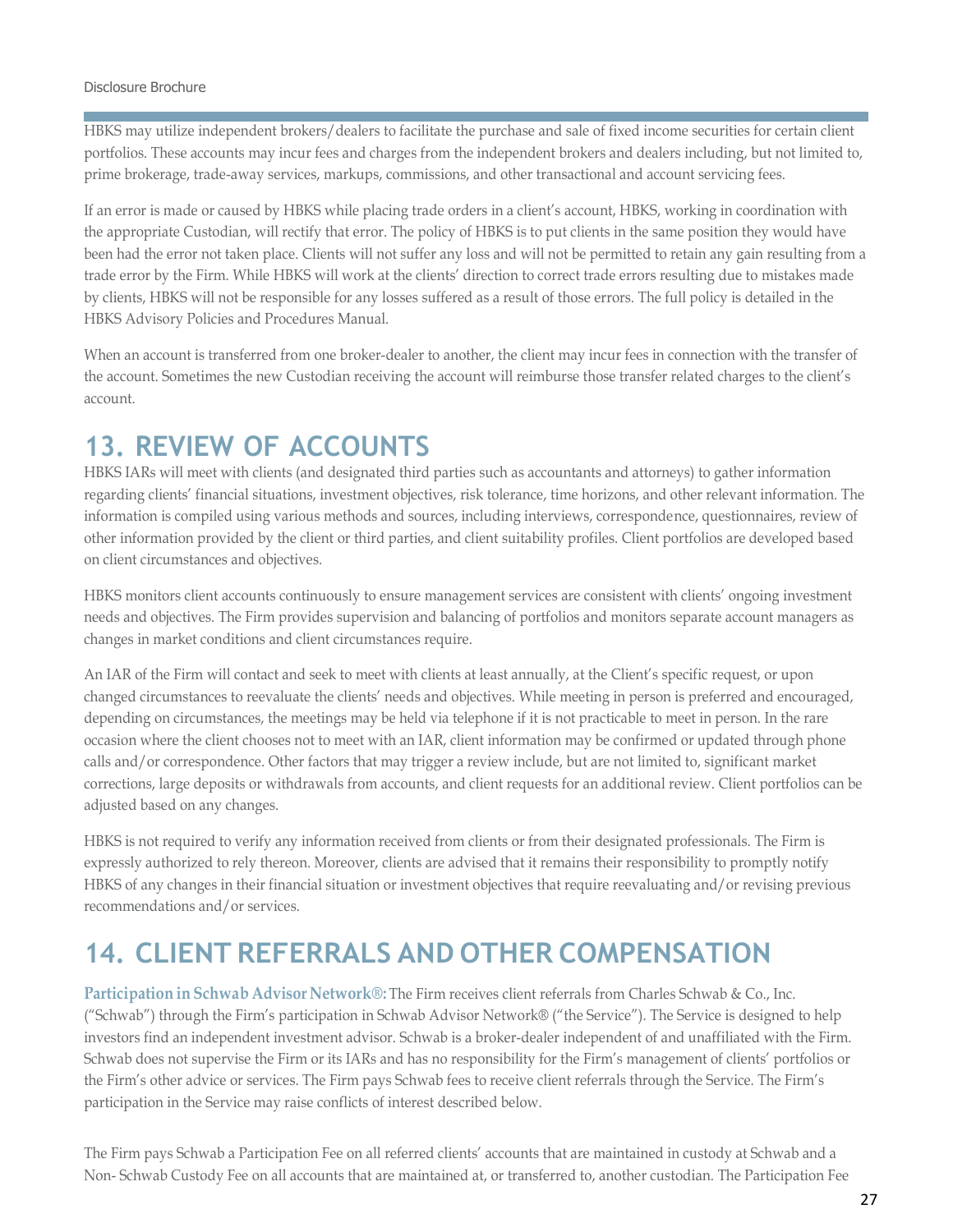paid by the Firm is a percentage of the fees the client owes to the Firm or a percentage of the value of the assets in the client's account, subject to a minimum Participation Fee. The Firm pays Schwab the Participation Fee for so long as the referred client's account remains in custody at Schwab. The Participation Fee is billed to the Firm quarterly and may be increased, decreased or waived by Schwab from time to time. The Participation Fee is paid by the Firm and not by the client. The Firm has agreed not to charge clients referred through the Service fees or costs greater than the fees or costs the Firm charges clients with similar portfolios who were not referred through the Service.

The Firm generally pays Schwab a Non-Schwab Custody Fee if custody of a referred client's account is not maintained by, or assets in the account are transferred from Schwab. This Fee does not apply if the client was solely responsible for the decision not to maintain custody at Schwab. The Non-Schwab Custody Fee is a one-time payment equal to a percentage of the assets placed with a custodian other than Schwab. The Non-Schwab Custody Fee is higher than the Participation Fees Advisor generally would pay in a single year. Thus, the Firm will have an incentive to recommend that client accounts be held in custody at Schwab.

The Participation and Non-Schwab Custody Fees will be based on assets in accounts of the Firm's clients who were referred by Schwab and those referred clients' family members living in the same household. Thus, the Firm will have incentives to encourage household members of clients referred through the Service to maintain custody of their accounts and execute transactions at Schwab and to instruct Schwab to debit the Firm's fees directly from the accounts.

For accounts of the Firm's clients maintained in custody at Schwab, Schwab will not charge the client separately for custody but will receive compensation from the Firm's clients in the form of commissions or other transaction-related compensation on securities trades executed through Schwab. Schwab also will receive a fee (generally lower than the applicable commission on trades it executes) for clearance and settlement of trades executed through broker-dealers other than Schwab. Schwab's fees for trades executed at other broker-dealers are in addition to the other broker-dealer's fees. Thus, the Firm may have an incentive to cause trades to be executed through Schwab rather than another broker-dealer. The Firm nevertheless acknowledges its duty to seek best execution of trades for client accounts. Trades for client accounts held in custody at Schwab may be executed through a different broker-dealer than trades for the Firm's other clients. Thus, trades for accounts custodied at Schwab may be executed at different times and different prices than trades for other accounts that are executed at other broker-dealers.

**Other Solicitors.** HBKS has entered into formal agreements with certain individuals or entities who act as solicitors for the Firm. Solicitors refer clients and receive compensation for their referral services. Such compensation shall be determined by mutual agreement between HBKS and the solicitor. If HBKS retains a client referred by a solicitor, the referral fee is typically between 5% and 25% of the first year asset management fees actually collected, and between 5% and 25% of fees collected for years two through a mutually agreed upon term. These referral fees will be paid on a quarterly basis no later than the end of the month following the month in which HBKS earns and receives fees from the Client.

The first year referral fee includes the first four full calendar quarters, as well as the partial quarter in which the account was established. If additional amounts are to be invested by clients over an implementation period (generally the first six months of the relationship), the first years' rate may, at the Firm's discretion, be extended until four calendar quarters after the implementation period. If the payment rate is extended, the payments will continue for a mutually agreed upon term after the end of the first year payment term. Compensation will only be paid by HBKS to the solicitor if the asset management fee is actually paid by the referred Client.

At the time of any solicitation activities, each solicitor is required to provide prospective clients with a copy of the Brochure. The solicitor must also provide a Firm approved Agent Disclosure Statement disclosing that the individual/entity is a solicitor for HBKS. Any resulting Agreement between clients and HBKS will be arms-length in nature and will be based on the Firm's current fee schedule.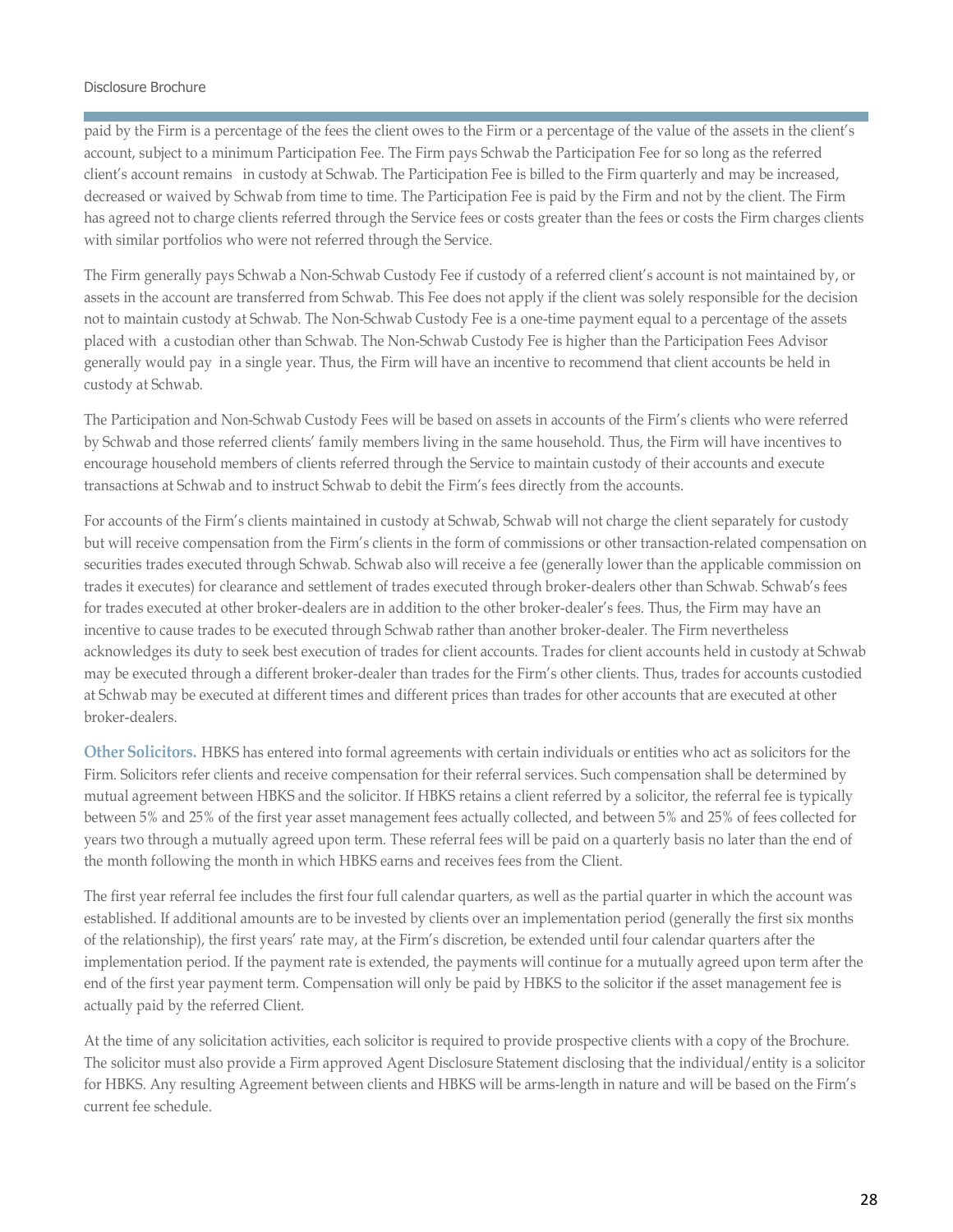## <span id="page-28-0"></span>**15. CUSTODY**

HBKS is deemed to have custody of client assets as defined by the amended SEC Rules 206(4)-2 and 204-2 because of (i) the Firm's ability to deduct management fees directly from client accounts; (ii) certain affiliated entities and persons of HBKS are either trustees or have power of attorney on client accounts; (iii) possession of client access credentials for certain client accounts; and/or (iv) the existence of standing letters of authorization allowing HBKS to direct the transfer of client funds to third parties. As a result of certain of these custody relationships, HBKS is subject to an annual surprise examination conducted by an independent public accountant and filing Form ADV-E as set forth by the SEC.

Clients will receive standard account statements on holdings (monthly or quarterly) from their Custodians, as well as confirmations of transactions. HBKS may provide clients with additional reports of positions, activity, and/or performance. Clients should carefully review all statements and confirmations received, and compare statements received from Custodians with any statements received from HBKS.

# <span id="page-28-1"></span>**16. INVESTMENT DISCRETION**

A significant term in each Agreement is whether clients grant HBKS discretionary authority over management of the client assets. In most cases HBKS is given discretionary authority through the signing of the Investment Management Agreement which includes a grant of Limited Power of Attorney. When discretionary authority is given, HBKS can perform various functions without further approval from the clients such as (i) determining which securities will be purchased or sold and the amount of such purchases or sales, (ii) selecting independent managers to manage all or a portion of the clients' assets, (iii) reallocating assets and re-balancing portfolios, and/or (iv) sometimes choosing which brokers to use and the commission rates to be paid when executing transactions. However, HBKS's investment authority may be subject to specified investment objectives, guidelines, and/or conditions imposed by the clients.

Clients may engage the Firm on a non-discretionary basis. In cases where HBKS does not have discretionary authority, clients will be contacted prior to any reallocation or re-balancing for approval of the transactions. By not giving discretionary authority, clients accept that the inability to affect any account transactions without prior client approval may have adverse effects during times of market correction or limit performance during times of market growth. Clients may amend the granted trading authority in writing only.

If you select management services that utilize an overlay manager or sub-advisor, you may grant the overlay manager or subadvisor complete and unlimited discretionary trading authority with respect to your account. In such cases, the overlay manager or sub-advisor will be solely responsible for implementing the day-to-day investment management decisions for your account.

## <span id="page-28-2"></span>**17. VOTING CLIENT SECURITIES**

HBKS and its IARs will not vote proxies on behalf of clients, and does not make any elections relative to any mergers, acquisitions, tender offers, bankruptcy proceedings, spin-offs or other shareholder actions. Clients are instructed to read through the information provided with the proxy documents or in connection with other shareholder actions and make a determination based on the information provided. If requested by clients, IARs may give additional information or clarifications based upon their understanding of the issues presented in the proxy materials or in connection with other shareholder actions. They may also conduct additional research on issues if they believe it to be appropriate. However, clients will be solely responsible for all proxy voting decisions. This same policy applies to all shareholder actions which involve the vote or exercise of shareholder rights in situations such as mergers, tender offers, spin-offs, bankruptcies, and similar situations.

From time to time, securities held in clients' accounts will be the subject of class action lawsuits. HBKS has no obligation to determine if securities held by client are subject to a pending or resolved class action lawsuit. HBKS also has no duty to evaluate clients' eligibility, to submit a claim to participate in the proceeds of a securities class action settlement or verdict, or